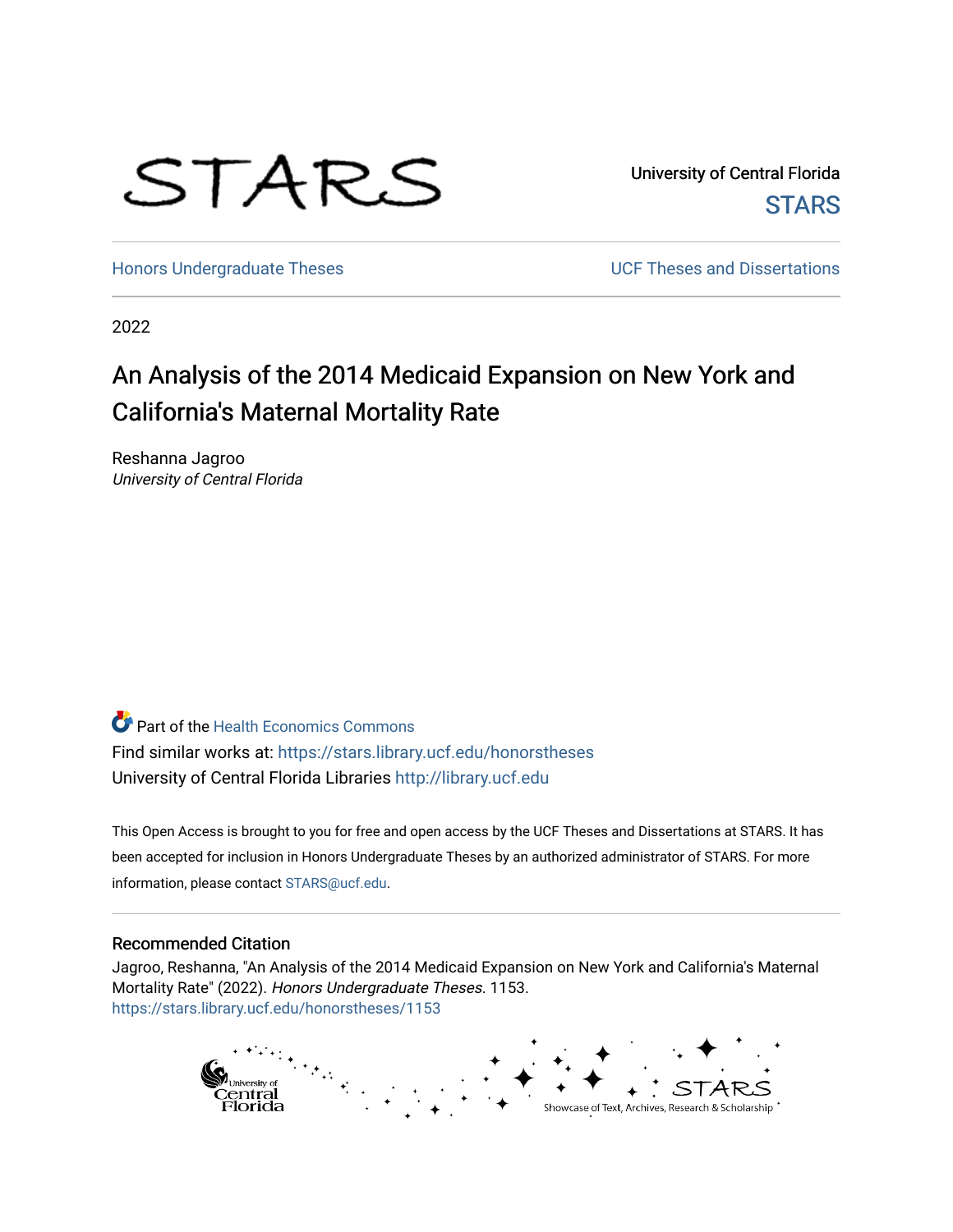## AN ANALYSIS OF THE 2014 MEDICAID EXPANSION ON NEW YORK AND CALIFORNIA'S MATERNAL MORTALITY RATE

by

### RESHANNA JAGROO

A thesis submitted in partial fulfillment of the requirements for the Honors in the Major Program in Economics in the College of Business Administration and in the Burnett Honors College at the University of Central Florida Orlando, Florida

Spring Term, 2022

Thesis Chair: Melanie Guldi, Ph.D.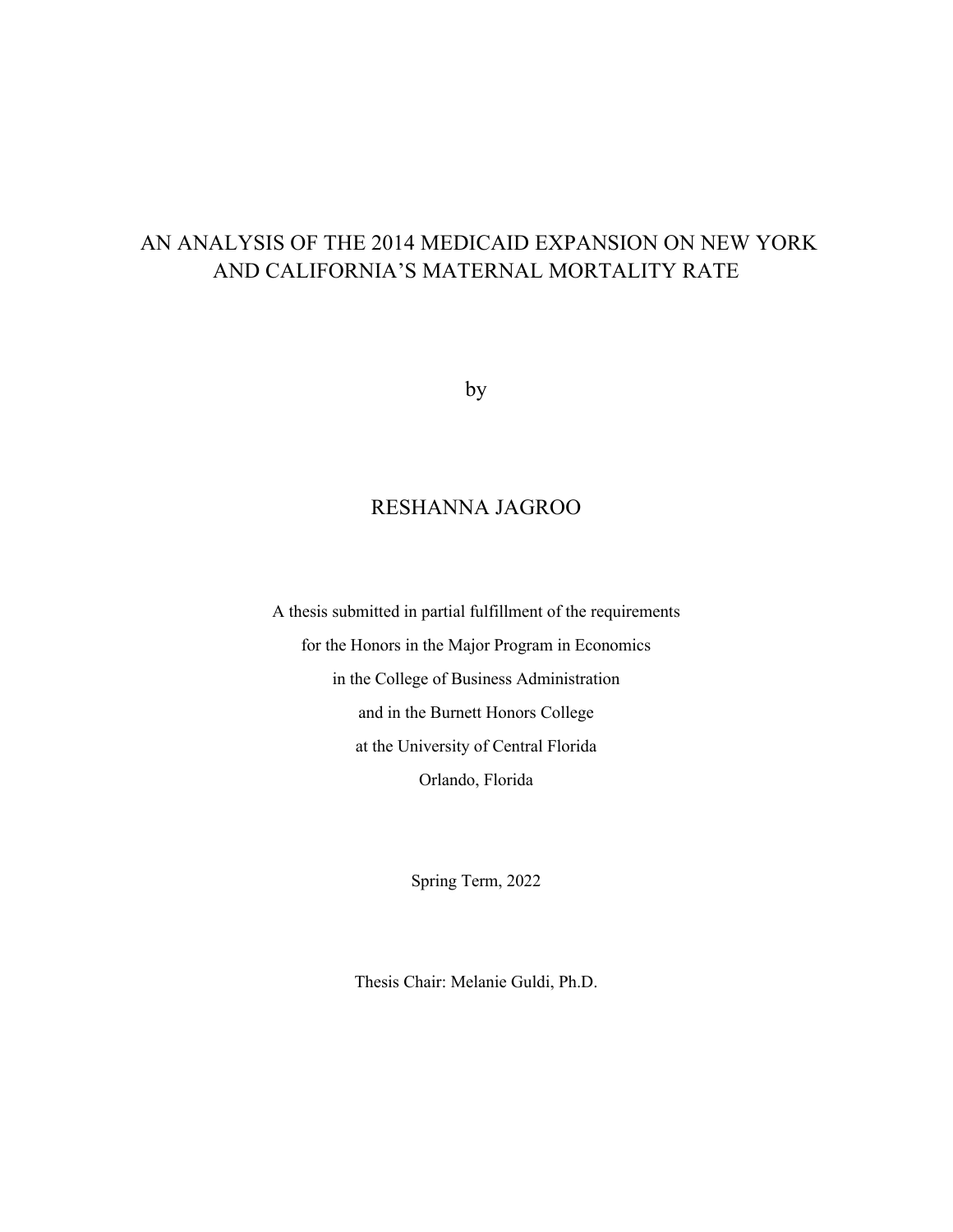### **Abstract**

This thesis seeks to investigate the 2014 Medicaid expansion's effect on maternal mortality rates for New York and California. The CDC reported in 2019 that maternal mortality rates have been increasing. These findings are concerning for mothers and are a problem for developed nations like the United States with improved healthcare. Furthermore, women of color are disproportionately affected relative to white women. Previous research has indicated that healthcare expansions positively affect decreasing death rates among pregnant women.

In this study, I investigate how increased access to healthcare through the 2014 Medicaid expansion under the Affordable Care Act affects maternal mortality for New York and California. I utilize the publicly available CDC Wonder Underlying Cause of Death 1999-2020 data to conduct my research for this analysis. For my analysis, I chose to observe the years 2006- 2016. I plotted each state's mortality rates by year to observe any visual trends or changes in reported data and then after ran regressions of each race on deaths. The results exhibited that women of color tend to experience higher maternal mortality ratios. When observing how deaths have changed post-expansion, the coefficients were not statically significant to a degree that would allow me to make confident conclusions that mortality rates had improved. This study contributes to the literature that women of color are more likely to suffer worse maternal health outcomes than white women. It brings to light the importance of attaining a solution to this issue.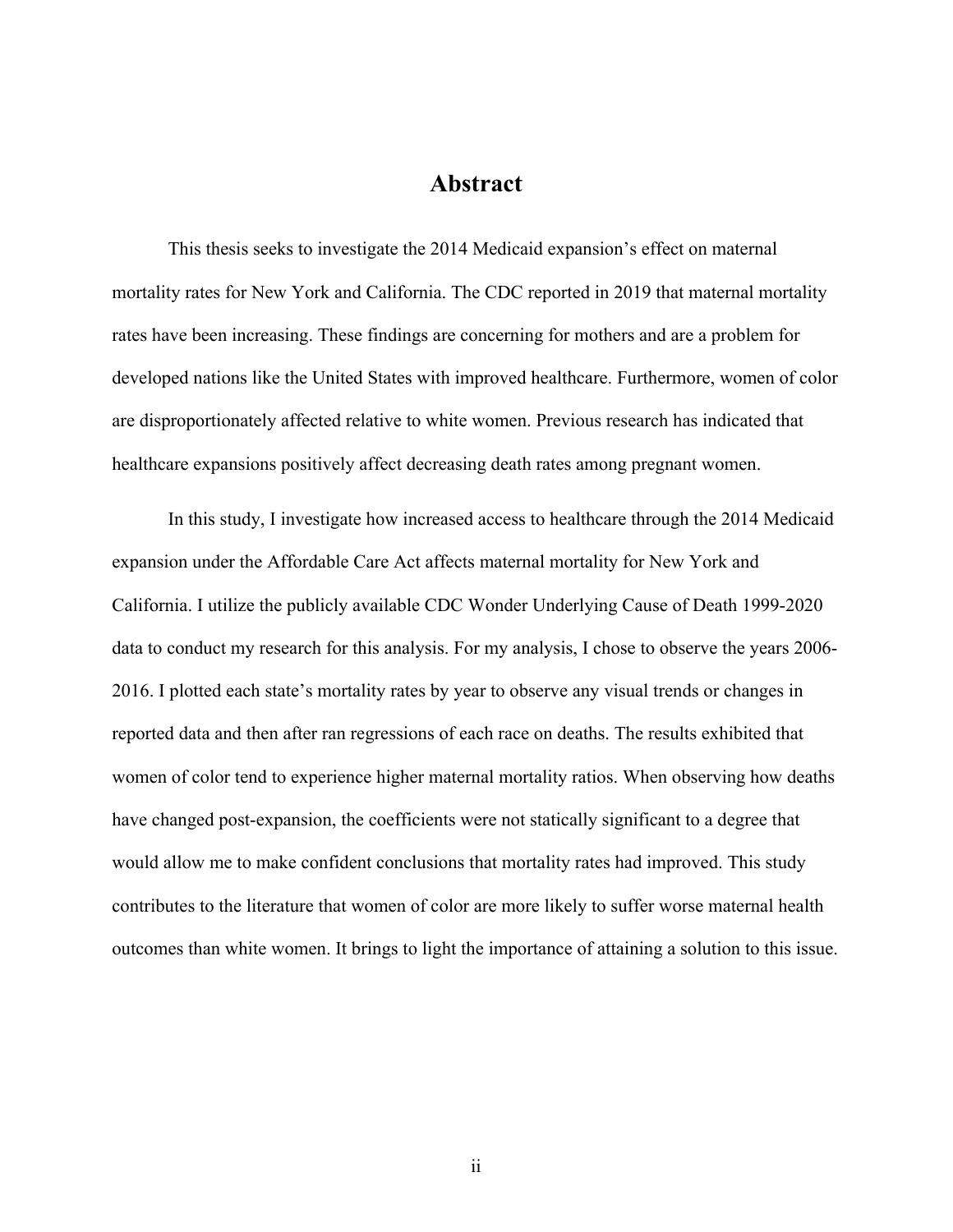## **Acknowledgements**

I would like to acknowledge everyone who has motivated me to work harder and do my best. I want to thank my professors who have inspired me and genuinely cared about my education during my time at UCF, the friends who have helped me become my best, and my family for always believing in me.

Thank you, Dr. Guldi, for taking a chance on me and believing that I could achieve this. You have guided me in the right directions, made me feel seen, and helped me produce this thesis. I am so thankful to have reached out to you to be my thesis chair. Thank you, Dr. Solow, for providing amazing feedback and guidance on what directions worked best for this project. I appreciate all the motivation and enlightenment you have given me over the course of these semesters. When times seemed tough during this process, you both gave me hope that I could reach the finish line, I am forever grateful.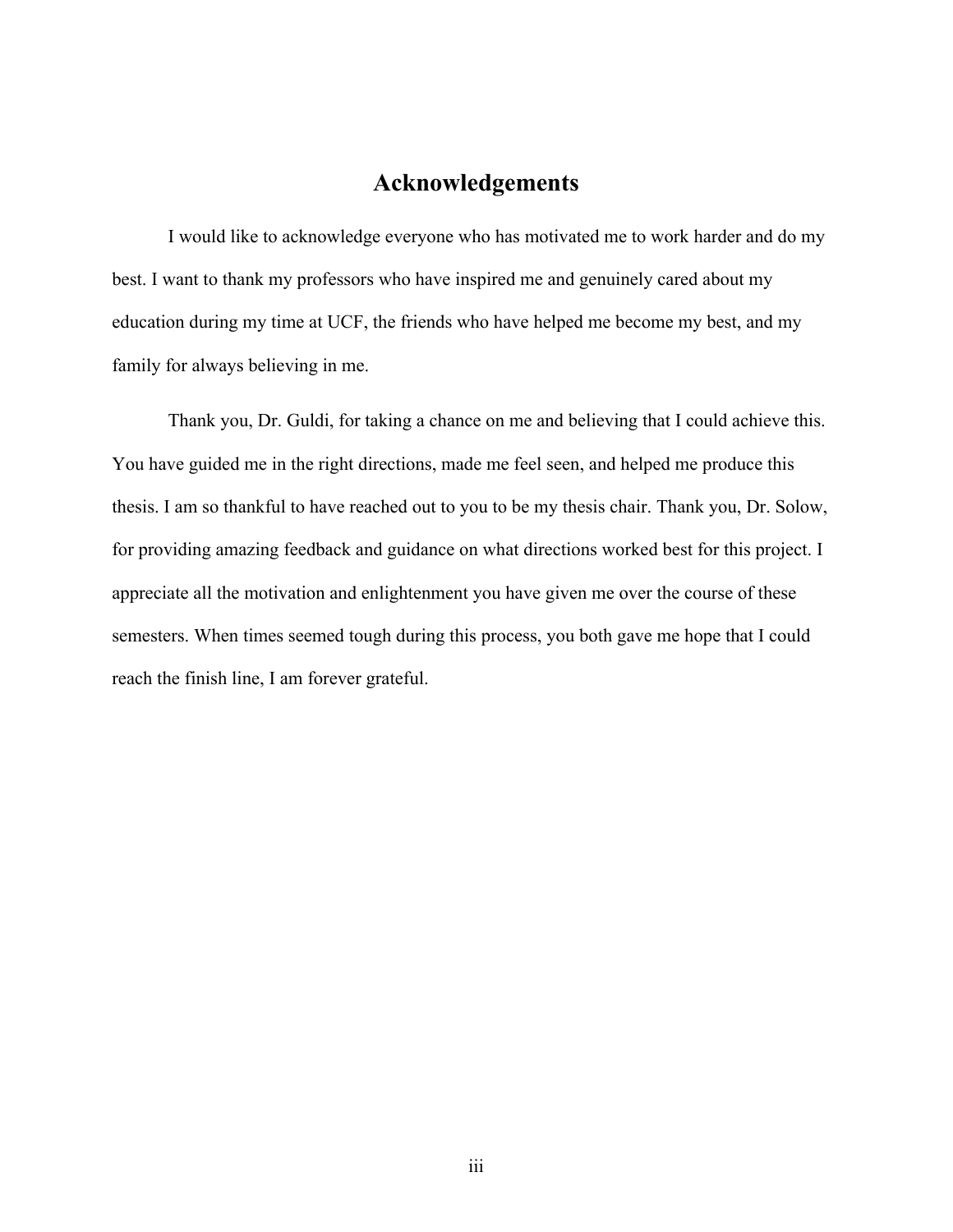# **Table of Contents**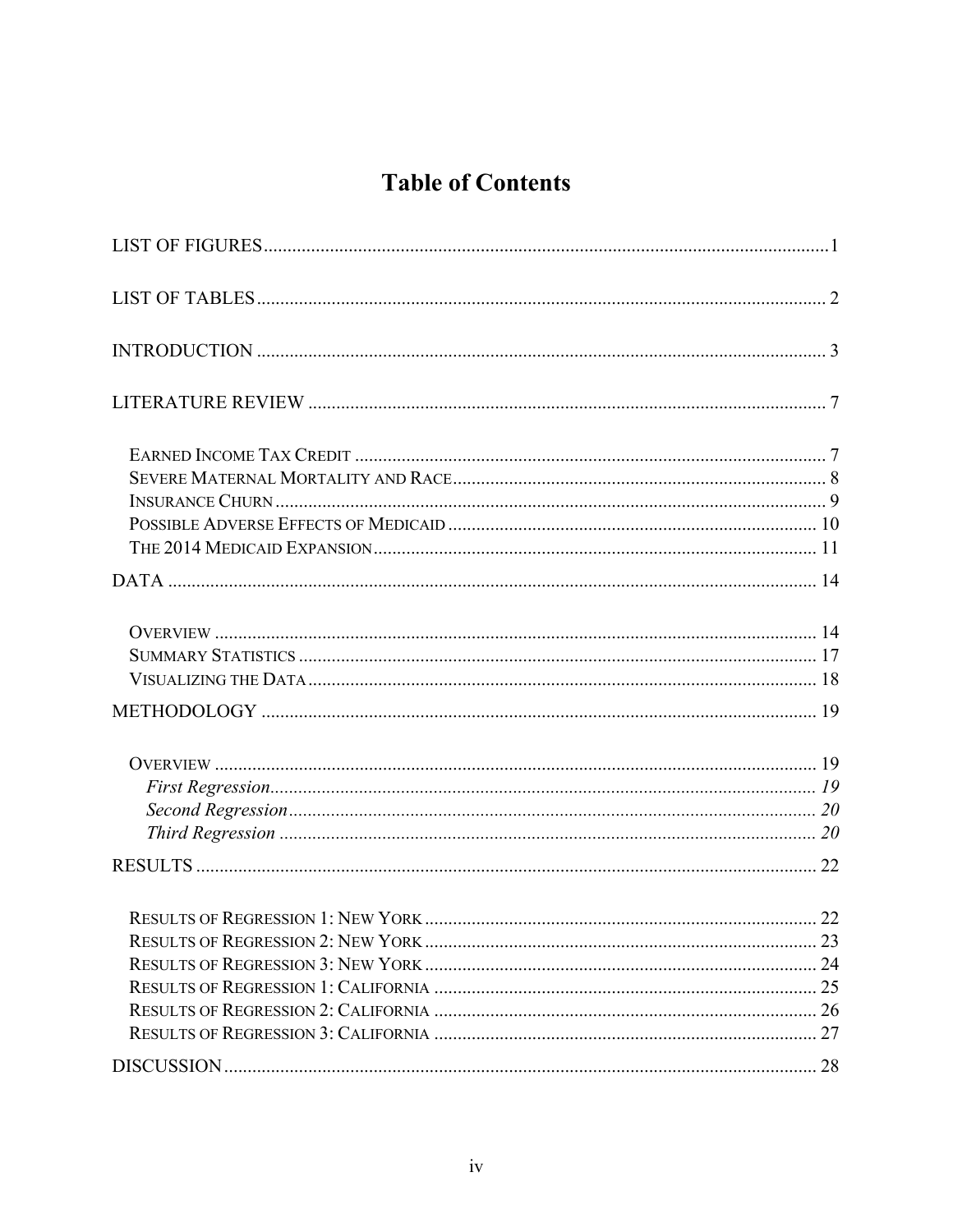| CONCLUSION. |  |
|-------------|--|
|             |  |
|             |  |
|             |  |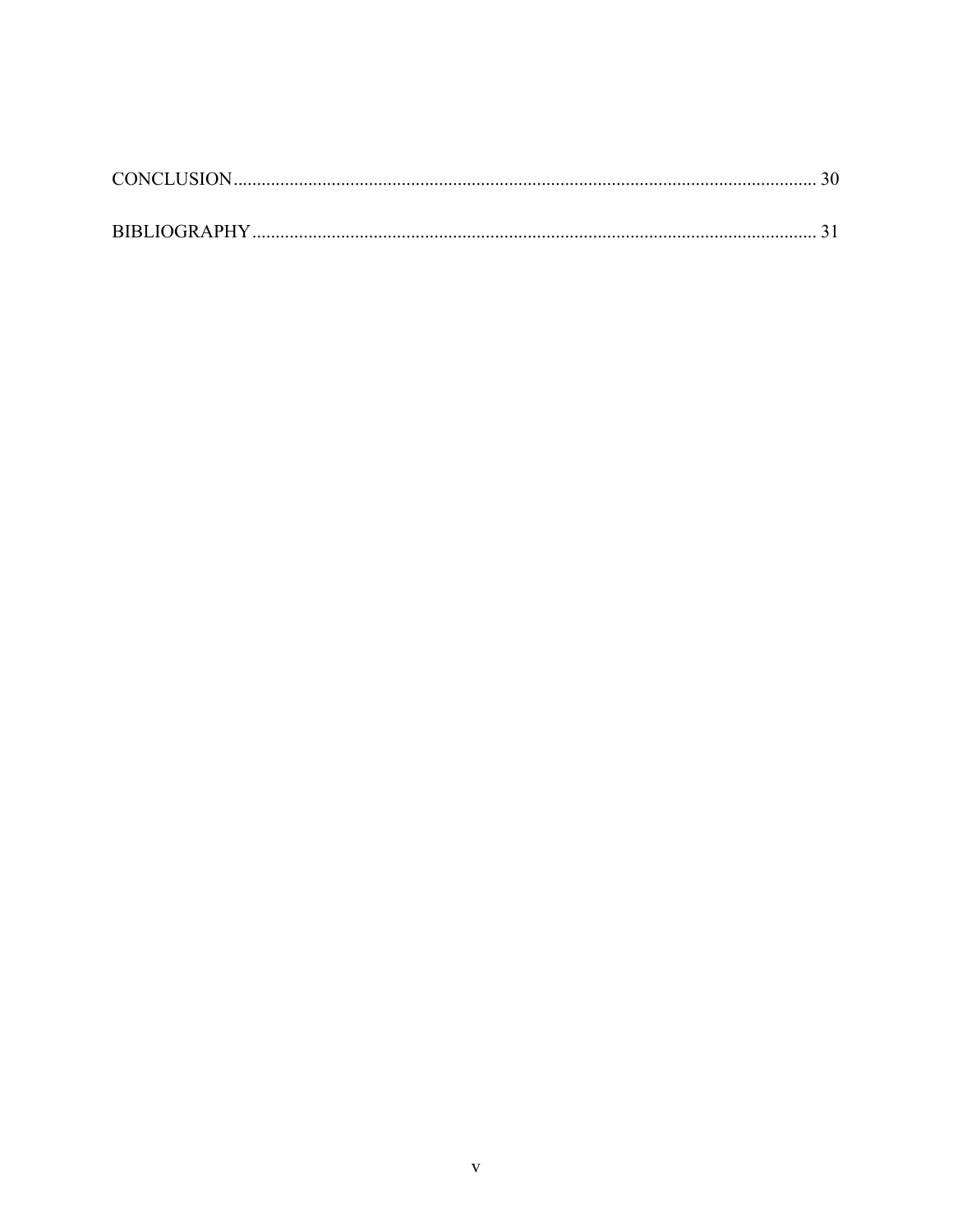# **List of Figures**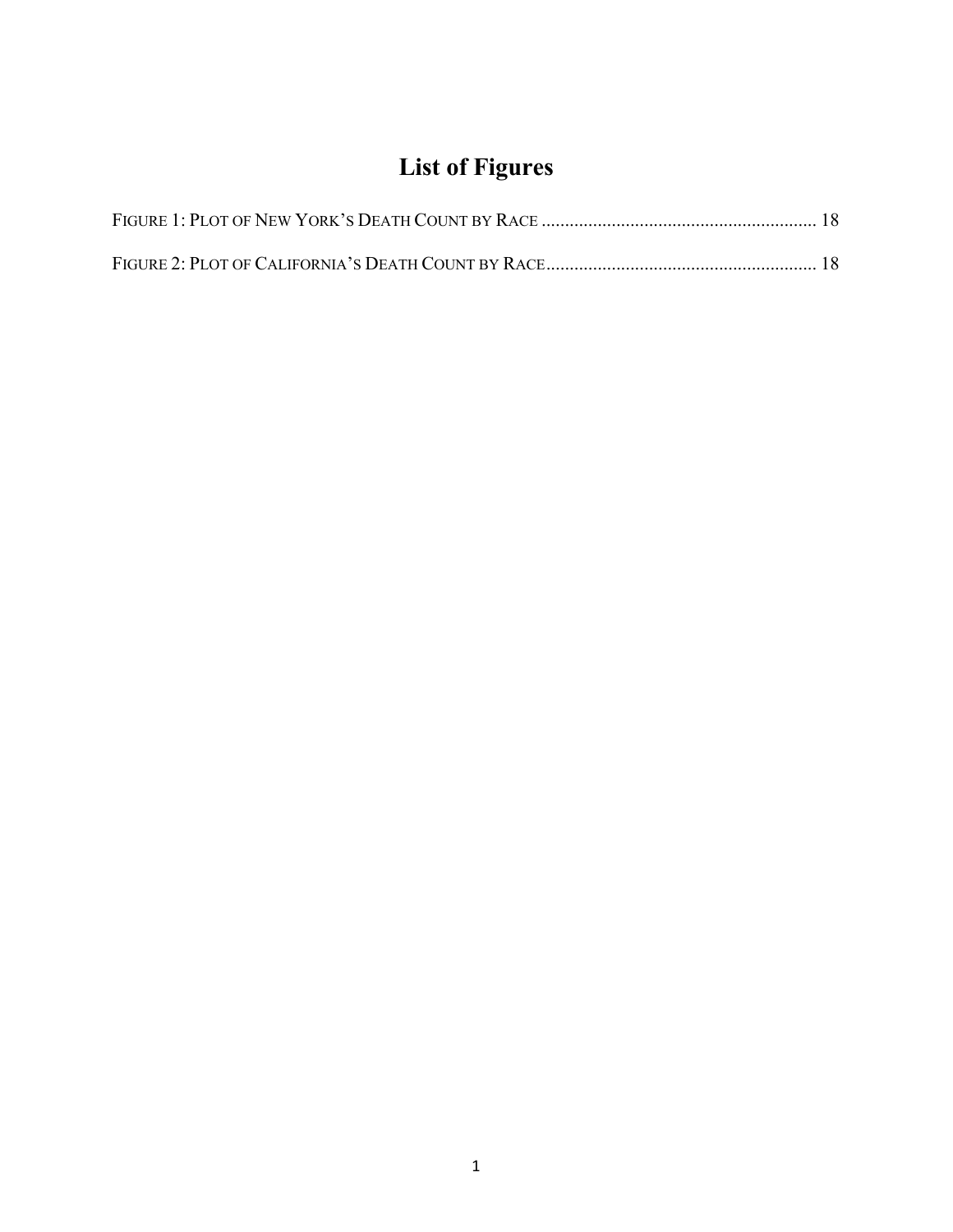# **List of Tables**

| TABLE 5: NEW YORK REGRESSION RESULTS FOR ESTIMATED RACES POST-EXPANSION  24   |  |
|-------------------------------------------------------------------------------|--|
|                                                                               |  |
| TABLE 7: CALIFORNIA REGRESSION RESULTS FOR AFTER DUMMY VARIABLE  26           |  |
| TABLE 8: CALIFORNIA REGRESSION RESULTS FOR ESTIMATED RACES POST-EXPANSION  27 |  |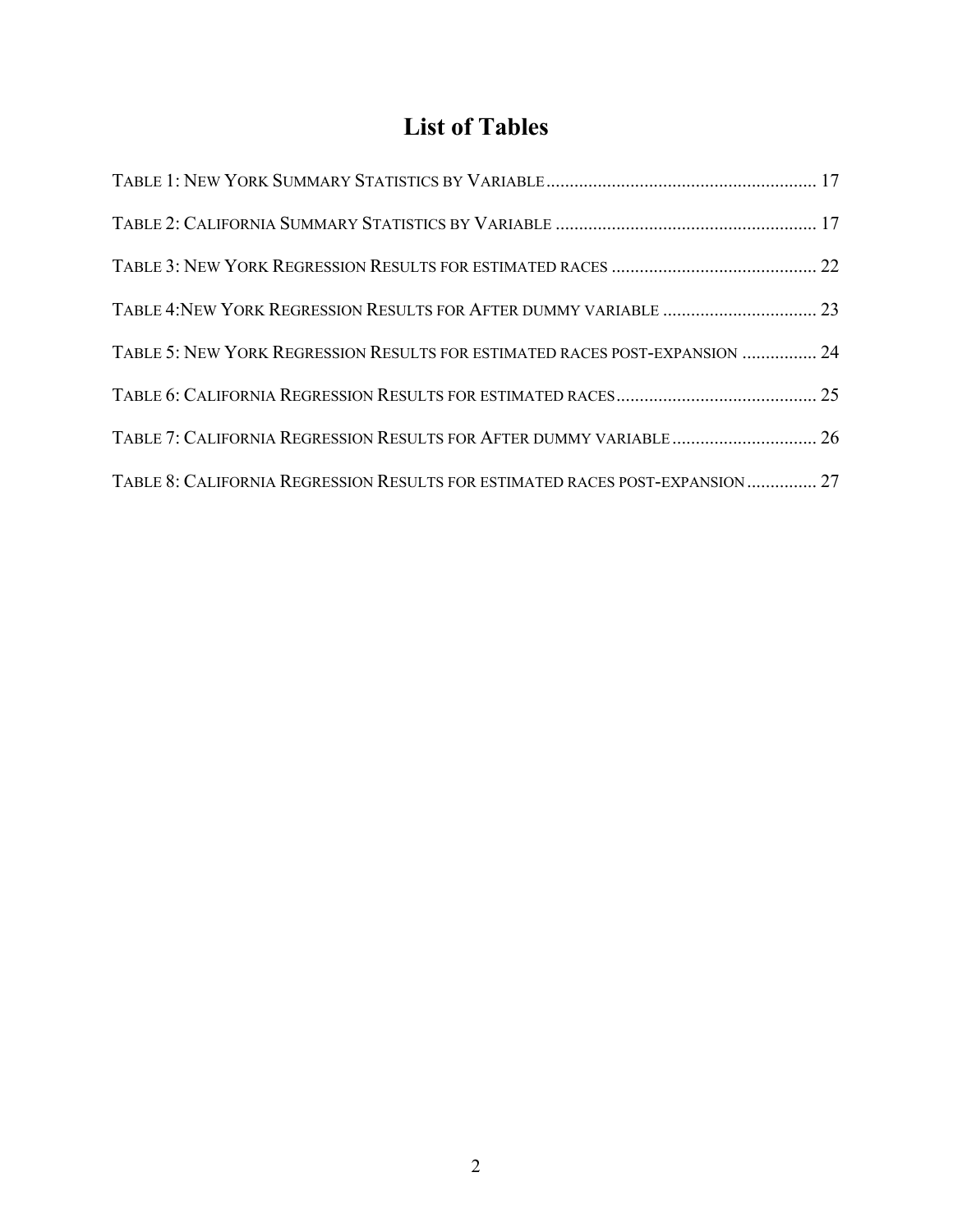## **Introduction**

Maternal mortality has been thoroughly measured for decades, and in comparison, to previous generations, the United States has accomplished a great deal in reducing rates among mothers (*US Vital Statistics Volumes 1900-1968*, n.d.). In developed nations, maternal mortality rates have greatly lessened, which has been an indicator of how far they have improved compared to developing countries that still have higher maternal death rates. However, there has been a troubling rise in maternal mortality rates in recent years in the United States. In their Nine Maternal Mortality Review, the CDC reported that "nearly 50% of all pregnancy-related deaths were caused by hemorrhage, cardiovascular and coronary conditions, cardiomyopathy, or infection." (CDC, 2021). Along with the rise in maternal mortality is the increase in maternal morbidity. Creanga et al. (2014) describe maternal morbidity as "physical and psychological conditions that result from or are affected by pregnancy and have an adverse effect on a woman's health."

According to the Centers for Disease Control and Prevention's report on Maternal Mortality from Nine Review Committees (CDC, 2018), they approximated that every year in the United States, 700 women die due to pregnancy-related complications. From that, 60% of those deaths could have been prevented. Despite the advancements in healthcare annually, more pregnant women suffer from adverse effects related to their pregnancy. Another troubling takeaway from these reports is that pregnant women of color suffer higher mortality rates than their white counterparts. This thesis aims to investigate this health subject and find ways to reduce maternal death and morbidity by investigating social safety nets' effects on rates. The more prevalent these assistance programs (Medicaid and the Earned Income Tax Credit) are, the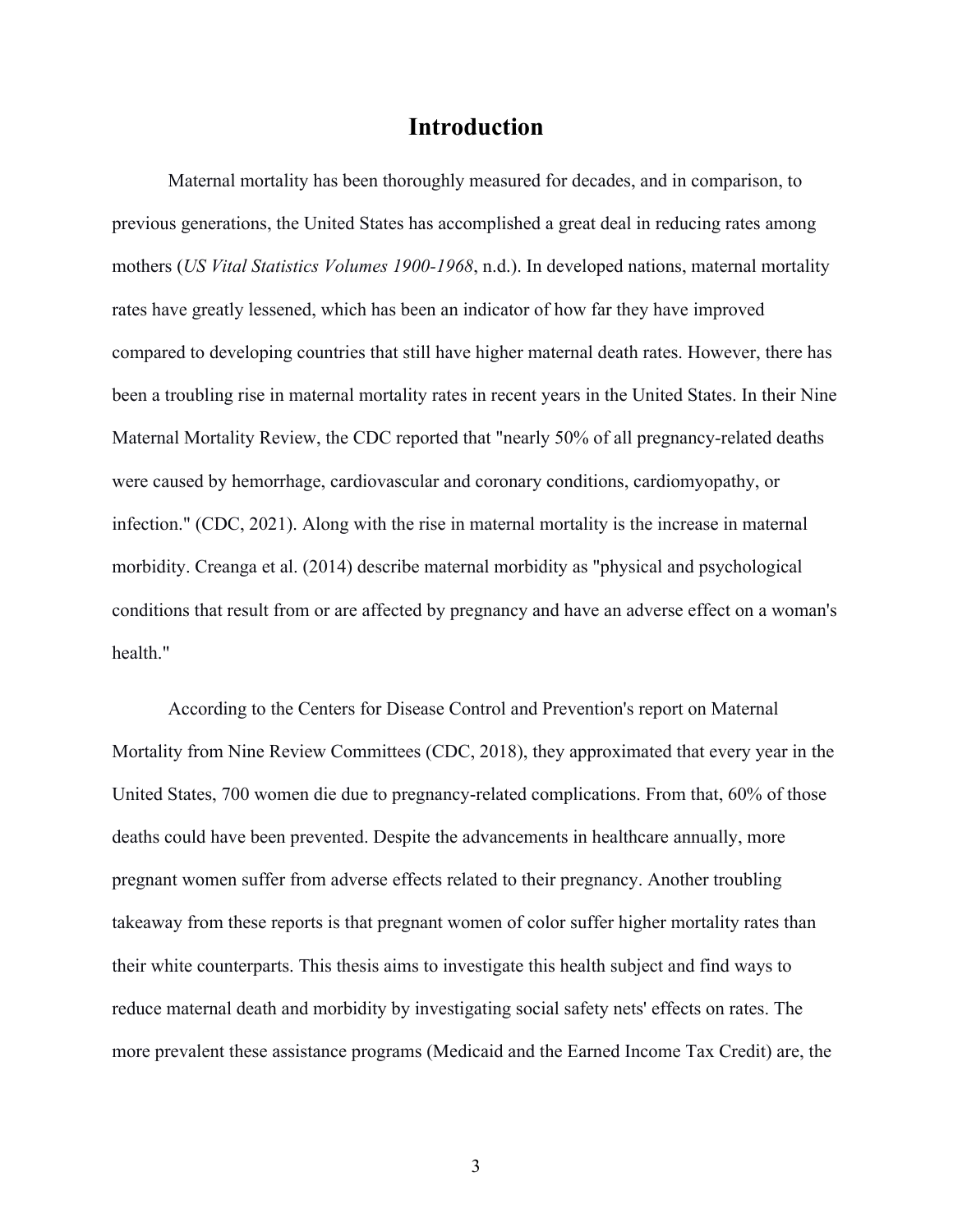better the maternal and infant health outcomes. (Guglielminotti et al. 2021), Hamad and Rehkopf, 2015, Hoynes et al. 2015, Markowitz et al. 2017).

The United States is ranked number two in developed nations for having one of the best care processes, despite the fact that our maternal mortality rate has been increasing. (CommonWealth Fund, 2021). The CDC reported that in 2019, there was a significant increase in the maternal mortality rate from the previous year. They identified that the total maternal mortality rate increased from 17.4 in 2018 to 20.1 in 2019. In comparison to other developed nations, in 2018, the United States maternal mortality rate surpassed the United Kingdom, Australia, and Canada, making us the global leader with the highest maternal mortality rate among developed nations.

A key trend that has been identified when observing maternal mortality rates in the United States has been the increase in maternal death rates exhibited by Black and Hispanic mothers. Compared to white mothers, the CDC reports that Black and Hispanic women are more likely to suffer from a pregnancy-associated death. Specifically, in 2018, Non-Hispanic black women exhibited a maternal mortality rate of 37.3 compared to the Non-Hispanic White rate of 14.9, more than double the amount. This health disparity poses the question as to why Black and Hispanic women are reported to suffer from higher maternal mortality rates more than their white counterparts.

An important term in the realm of maternal health is severe maternal morbidity (SMM), defined as "an unexpected outcome of labor and delivery resulting in a life-threatening diagnosis or the need to undergo a life-saving procedure" (Guglielminotti et al. 2021). The CDC has stated that SMM has been on the rise in recent years. To further emphasize the magnitude of this issue, they reported that in 2014, more than 50,000 women were affected by severe maternal mortality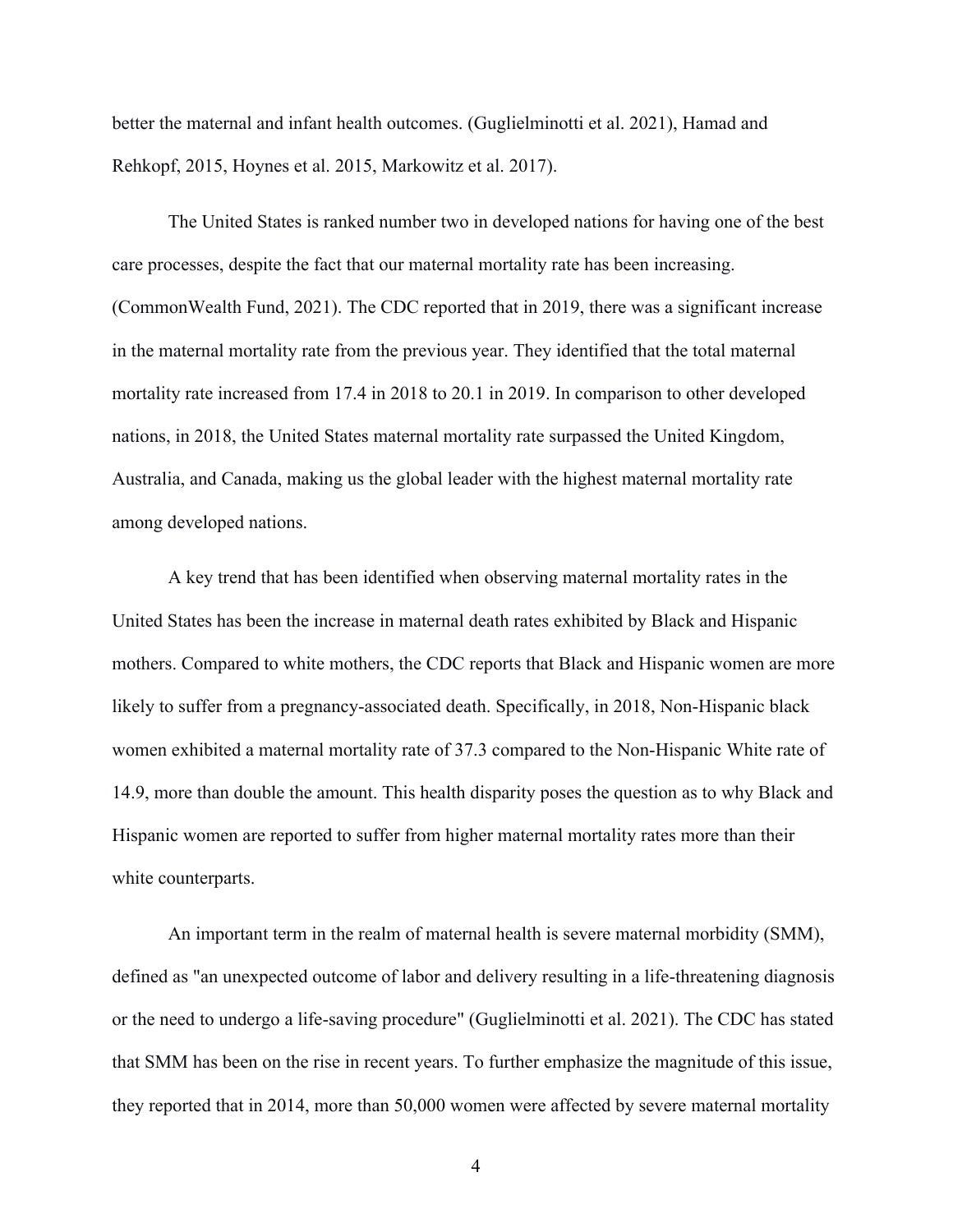within the United States. In a recent study conducted by Guglielminotti et al. (2021), they studied the state of New York's 2014 Medicaid expansion. Their investigation produced positive results, indicating that the social safety net of Medicaid and its eligibility expansion can improve maternal health outcomes. Another crucial finding from their study on the Medicaid expansion was the differences in SMM among races. When observing low-income women and high-income women from before the 2014 Medicaid expansion period to post-expansion, their results indicated that racial and ethnic minorities were more positively affected by the increase in income eligibility.

As the 2014 Medicaid expansion was also exhibited in numerous other states, this leads to the question of whether New York's findings are valid in other states across the United States? In order to address this question, I replicated the Guglielminotti et al. (2021) New York study for another densely populated and diverse state, California. California has demonstrated itself as one of the only states to have decreased their maternal mortality rates. They have implemented countless efforts by launching investigative studies into the causes of such high maternal deaths. California's research on preventative measures allowed them to create evidence-based tool kits to address common pregnancy-related health issues such as hemorrhaging and preeclampsia, allowing them to develop improvement initiatives to lower their maternal mortality rate (MacDorman et al. 2016). Not only that, but California is similar to New York as their populations are quite large and diverse, allowing for a better analysis of the effects that SMM has on minorities and low-income mothers. This assumption does not necessarily mean that the findings from the Guglielminotti et al. (2021) study are transferable to California since there may be underlying reasons that can provide different results.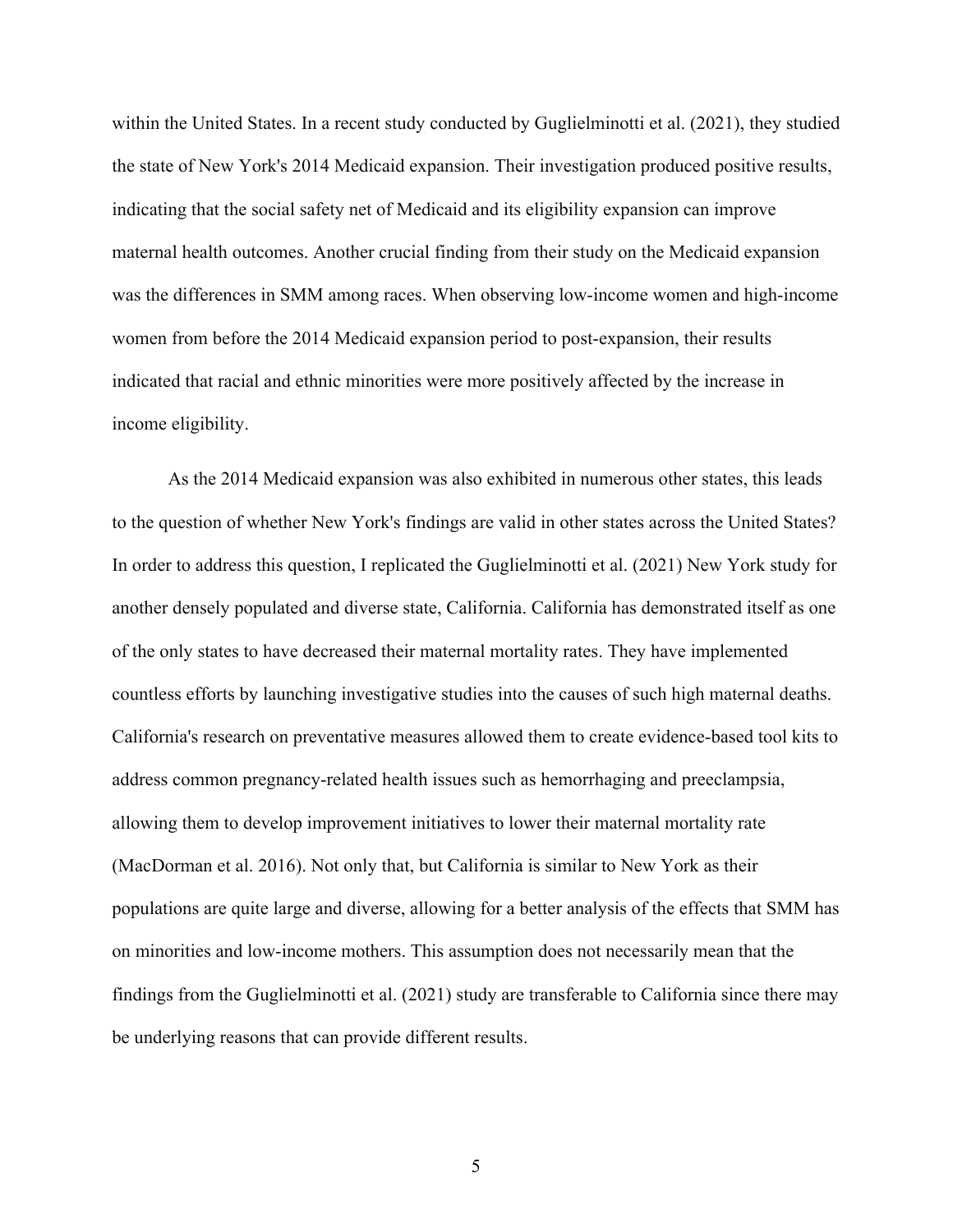A difference between the research I performed is that the data used to analyze was not from the same source. Maternal mortality was observed and analyzed but, severe maternal mortality was missing from my results as it is not a factor recorded from the CDC. Furthermore, other variables such as income level and education was missing from the dataset I chose to use.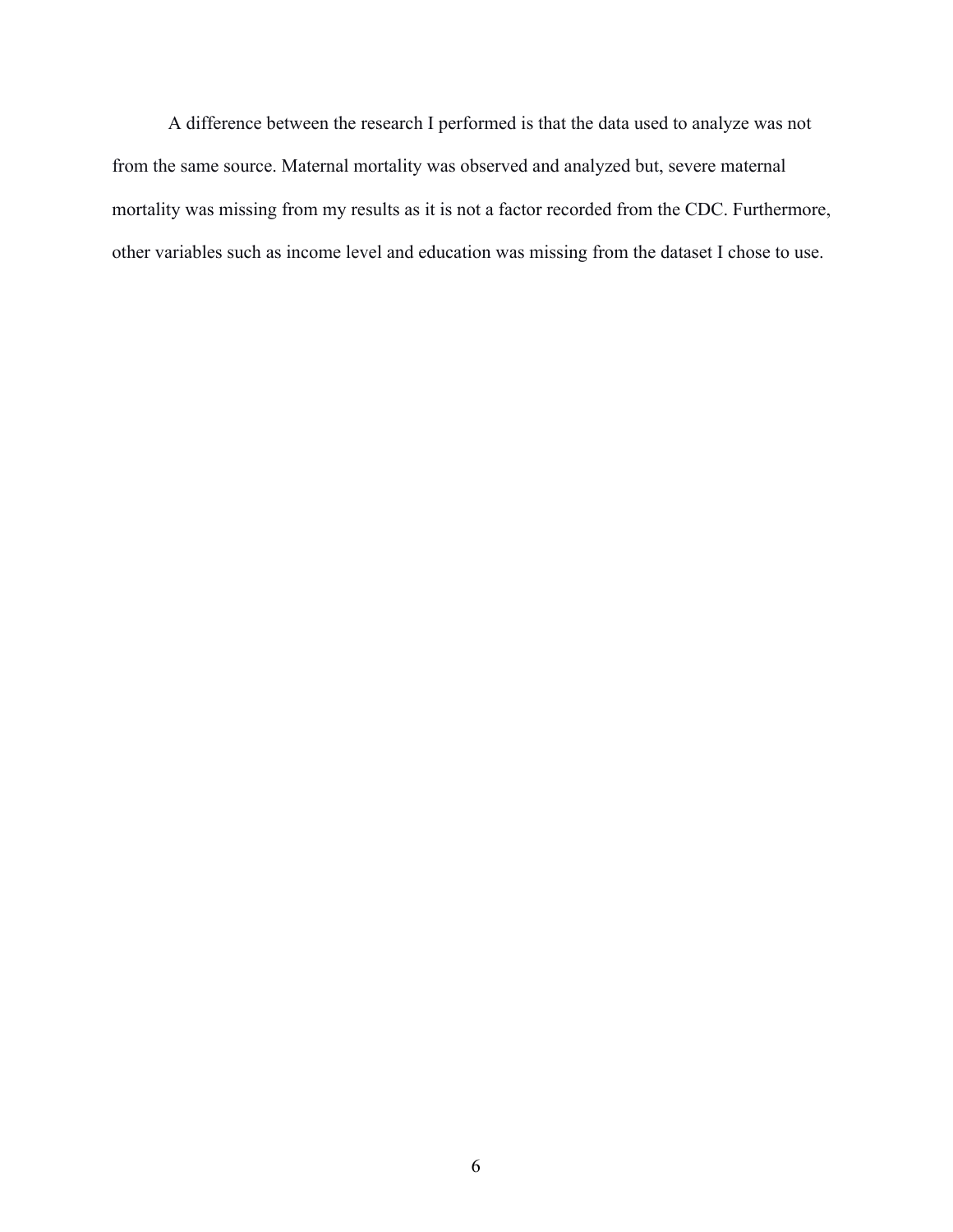# **Literature Review**

Maternal mortality rates have experienced a substantial change from the past to the present. According to a study conducted in the U.S. on maternal mortality rates, 48 states and the District of Columbia experienced increased maternal deaths from 2000 to 2014 (MacDorman et al. 2016). These recent trends of increasing maternal mortality rates are subjects of concern. Alongside the rise in maternal deaths, there have been increased risks in minority women, such as black and low-income women. This literature review will highlight contributing factors that may improve the rise in maternal mortality rates the United States has experienced in the past few years. Social safety nets such as the Earned Income Tax Credit (EITC) and Medicaid offer opportunities for pregnant women to receive healthcare coverage which may positively affect their birth outcomes. When addressing maternal mortality rates, we cannot ignore race and how different minorities are more likely to experience worse postpartum outcomes. Additional factors such as insurance churn reduce the medical care access that mothers have postpartum, potentially leading to a lack of health resources after giving birth. In developed countries, the rise in maternal mortality rates is no longer due to a lack of proper living conditions or technology but a new set of contributory factors that must be further investigated if we want to reduce these incidents.

#### **Earned Income Tax Credit**

Aside from Medicaid expansions, another substantial benefit offered to pregnant mothers in the United States is the Earned Income Tax Credit, also known as EITC. The Earned Income Tax Credit (EITC) helps low-to-moderate-income workers and families get a tax break (Earned Income Tax Credit (EITC) | Internal Revenue Service, n.d.). Markowitz et al. (2017) sought to investigate the effects of the state-level EITC laws in the U.S. on maternal health behaviors and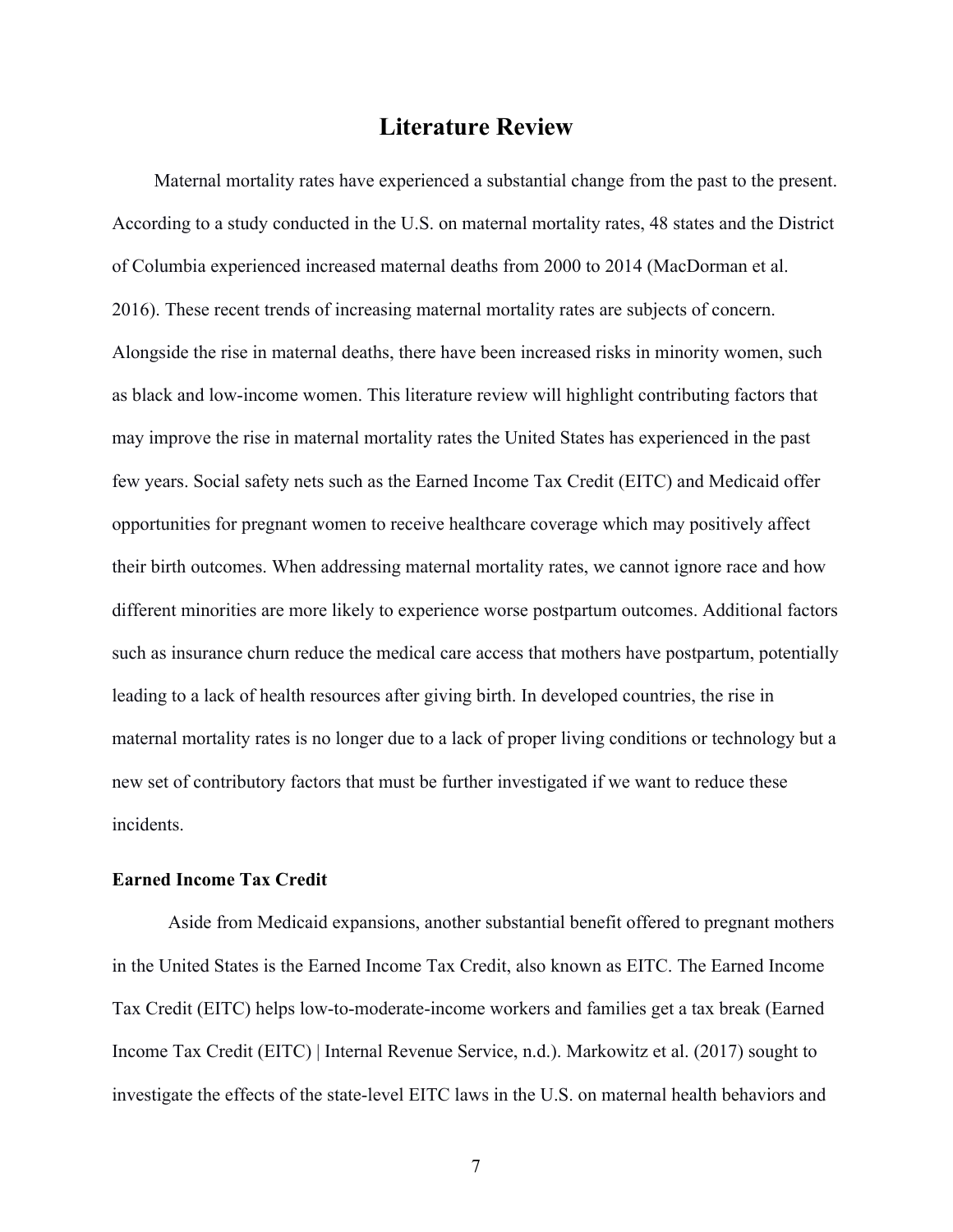infant outcomes. The study spanned the period of 1994 to 2013, and they specifically investigated individual birth records gathered from the Vital Statistics Natality Files. They utilized a difference-in-difference regression specification and found that states that offered the EITC benefits observed positive effects on average birth weight, especially in more generous states. Overall, Markowitz et al. (2017) found an association between an improvement in maternal health and the state-level benefit of the EITC, which adds to the literature on income and health, specifically for pregnant women.

#### **Severe Maternal Mortality and Race**

Race is a characteristic that cannot be ignored when studying maternal mortality and morbidity. When observing the risk factors that may lead to adverse health effects during and after pregnancy, distinguishing between races is crucial. According to the CDC's report from Nine Maternal Mortality Review Committees, African American women are three to four times more likely to die from pregnancy complications than their white counterparts (Report from Nine Maternal Mortality Review Committees, 2021). Also, from this report by the CDC, they found that Hispanic women were trailing behind African American women in a proportion of pregnancy-associated deaths. Several studies have been able to identify that certain races are more likely to suffer from a particular adverse health effect, and determining why that is the case is crucial. In a study on the incidence of severe maternal morbidity (SMM) during hospital deliveries in the United States, researchers were able to identify that SMM was more likely to occur if a woman underwent a C-section, had more than one baby, and if their race was black (specifically Medicaid recipients). The study utilized multivariate logistic regression modeling to identify results extracted from MarketScan databases from U.S. regions (Black et al. 2021). A similar outcome in which race played a role in SMM cases was identified in another study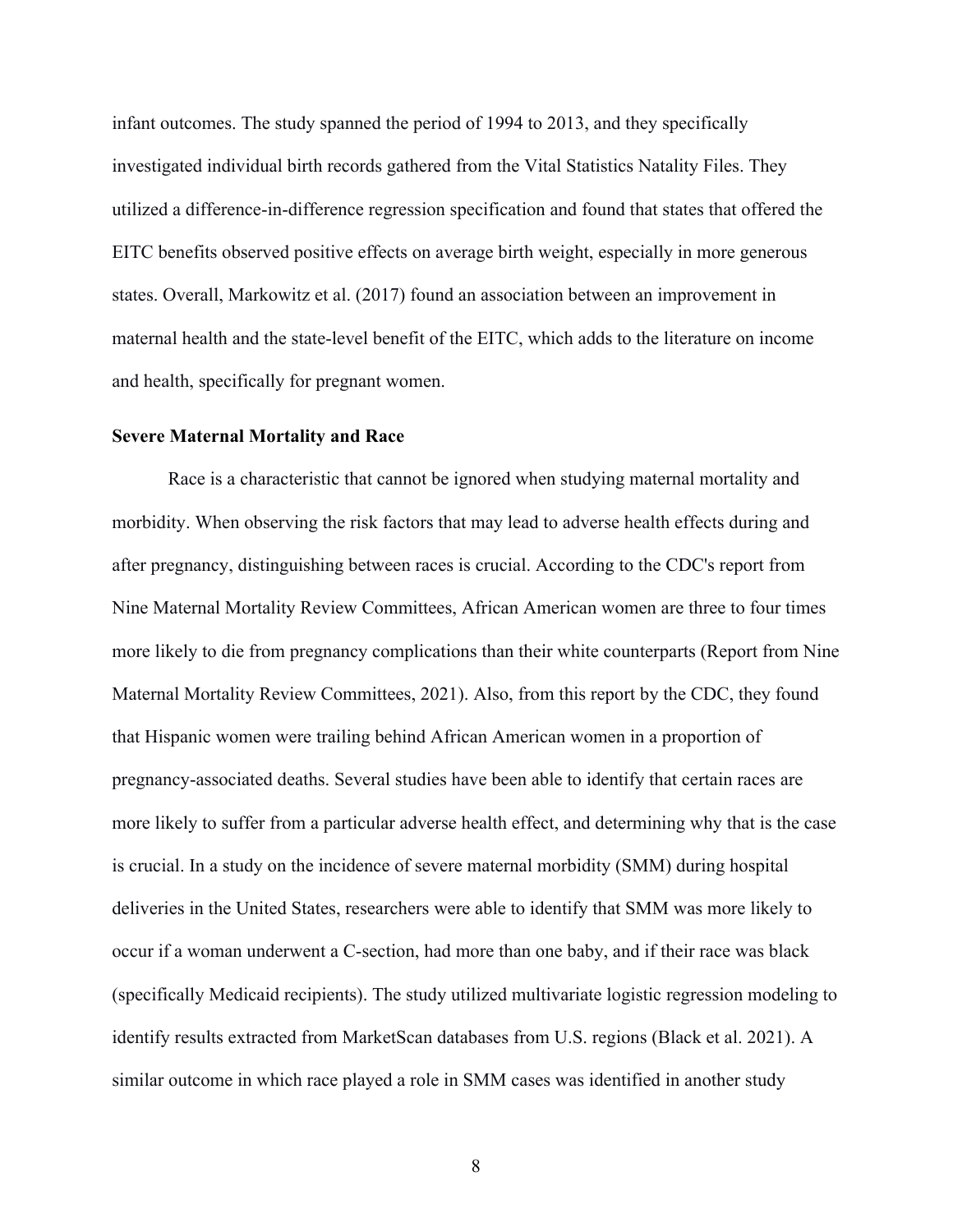conducted in New York City from 2010-2014 using discharge and birth certificate datasets (Howell et al. 2021). They were able to control for maternal sociodemographic variables, medical history, and current conditions, along with risk factors. Their results concluded that SMM was higher among Black and Latina women than their White counterparts by utilizing a logistic regression approach. To be more specific, SMM was more prominent in Medicaid users than commercially insured patients.

### **Insurance Churn**

 A potential contributing factor to the adverse effects encountered by pregnancy is the churn of insurance that several women experience after giving birth. Doctors emphasize the importance of the postpartum period and how it is crucial to have regular doctor visits, but it is difficult without healthcare coverage. The federal minimum requirement for Medicaid coverage postpartum is 12 weeks; this may not be enough time to treat some mothers after they give birth (Ranji et al. 2021).

Although the study conducted by Dave et al. (2015) highlighted adverse effects associated with Medicaid eligibility expansion, those outcomes observed could be combated by the authors' suggestions through preventative measures and investigative studies like what the state of California is currently tackling to improve maternal health outcomes. Along with that, there are other considerations associated with Medicaid and women's health outcomes that potentially explain why the United States lacks maternal health improvements. The differences and inconsistency between states in administering Medicaid are a factor in coverage "churn" around pregnancy and childbirth. Many women only become eligible for Medicaid once they become pregnant and can utilize the resources and services provided to them during that time. Still, once they give birth, women in certain states can only keep their coverage two months after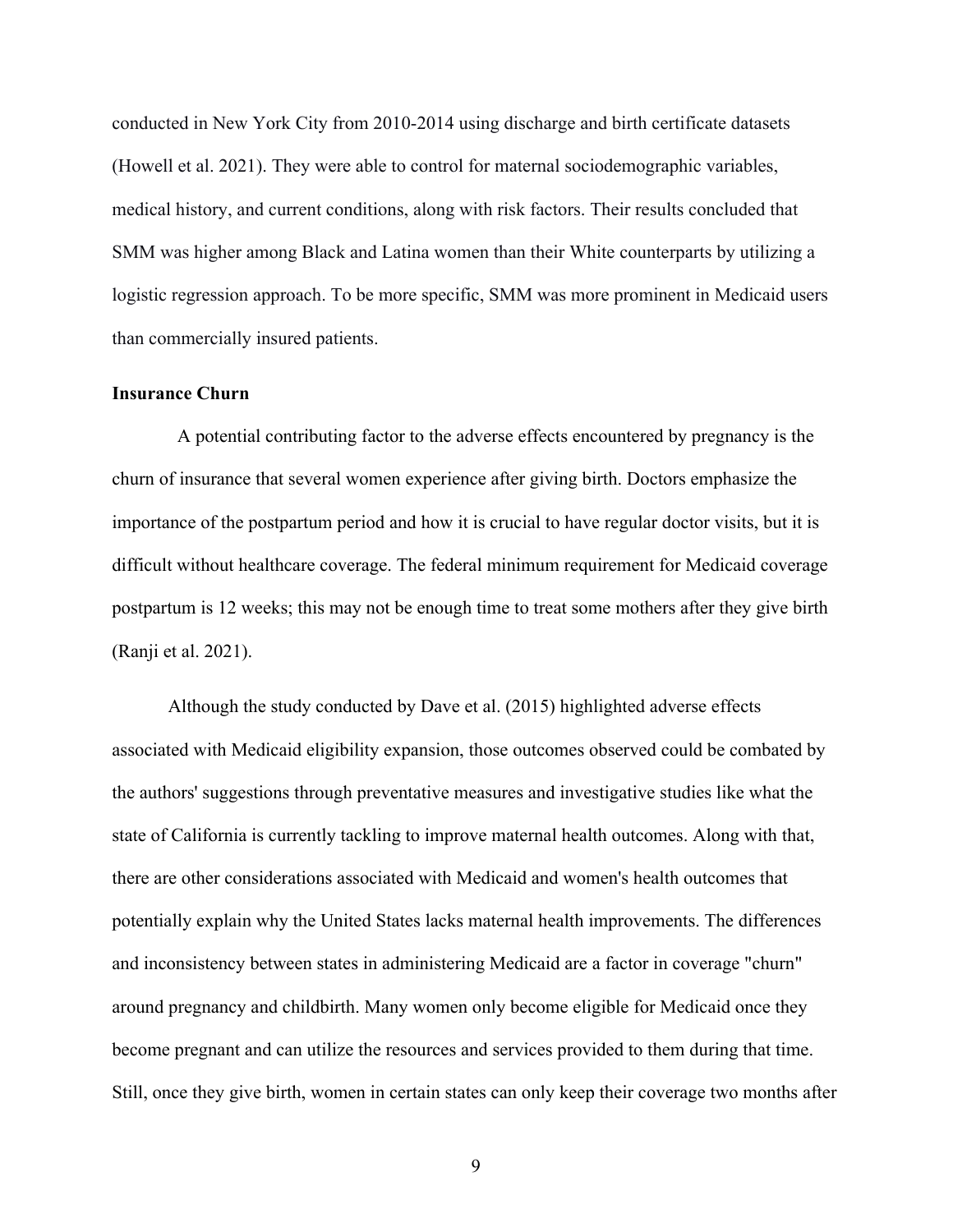and need to find another source of insurance, according to the federal minimum requirement (Ranji et al. 2021). This "churn" or change in insurance postpartum can potentially pose adverse effects on new mothers. The period that the Medicaid coverage will last varies at the state level, making observing churn difficult. A study conducted by Daw et al. (2017) investigated churn using the Medical Expenditure Panel Survey- Household Component (MEPS-HC). Using logistic regression to analyze the data for 2005 through 2013, they found that women experienced high rates of insurance transition postpartum, particularly women utilizing public assistance insurance like Medicaid or CHIP. Another key finding was that many postpartum women experienced a spell of being uninsured within six months after childbirth, highlighting the issue of churning and no other affordable insurance options once these women are no longer pregnant. This is concerning as the period after giving birth is very significant for women postpartum. According to the American College of Obstetricians and Gynecologists (2021), they advise pregnant women to get checked up post-delivery no later than 12 weeks. They refer to this time of life postpartum as the "fourth trimester" as health care and checkups are still very important to monitor to avoid post-pregnancy complications. In extending the Medicaid coverage for women postpartum, the United States may potentially reduce the maternal mortality rates that we see rise every year.

### **Possible Adverse Effects of Medicaid**

A study conducted by Dave et al. (2015) sought to investigate the effects of Medicaid on prenatal health behaviors. They studied the income effect consequences that expanded Medicaid coverage had on pregnant mothers through whether they utilized the extra income to purchase goods that would benefit their health or harm themselves. Something interesting from this study specifically was their coverage of ex-ante moral hazard. Medicaid covered pregnant women by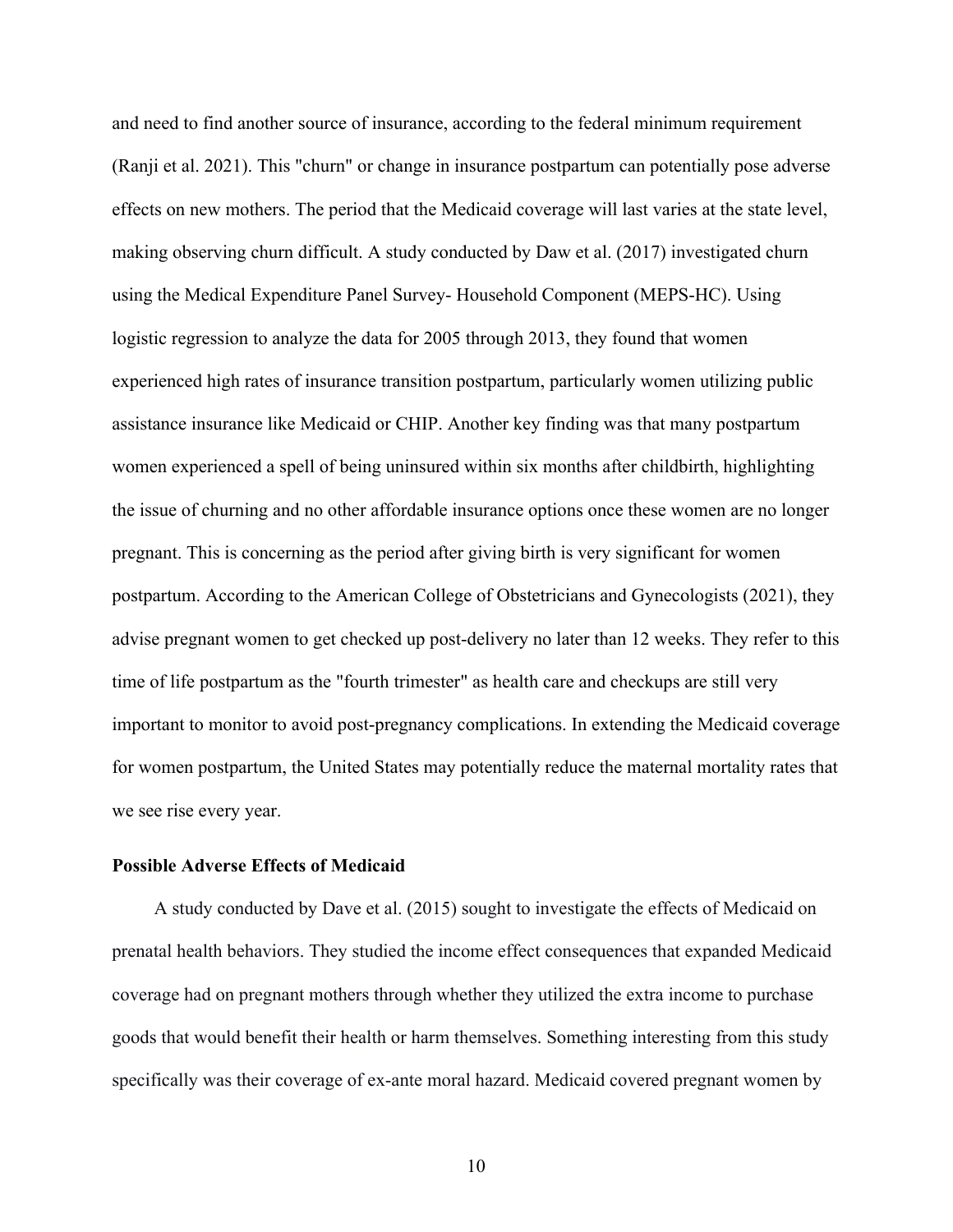assessing behavior during pregnancy, such as smoking, gaining weight, or being diagnosed with pregnancy-related health conditions that could negatively impact themselves and the fetus. The researchers created equations to model a woman's expected utility, budget constraint, constrained choice problem, and medical care within this study. They examined birth records from Vital Statistics Natality Files (N.F.) data, which provided analysis. They utilized data from 1989 to 1997 because pregnant women and children experienced the most significant expansion of Medicaid eligibility during this period. With the data, researchers conducted a difference-indifference regression specification and concluded that Medicaid eligibility was positively associated with smoking and reduced weight gain in pregnant low-educated mothers. As previously mentioned, the study sought to investigate ex-ante moral hazard and income effects posed by the expansion of Medicaid in the United States. Researchers observed that with the increase in household income, smoking rose by 8.7%. Furthermore, the study finds that Medicaid eligibility expansions might have increased risky behavior among low-educated pregnant women, along with the income effect brought on by insurance coverage. Although these results from this study are relatively negative regarding maternal and infant health, the authors did suggest that physicians must encourage visits and promote healthy behaviors and preventative measures to pregnant women to avoid these adverse effects.

#### **The 2014 Medicaid Expansion**

In the study conducted by Guglielminotti et al. (2021), the researchers investigated the Medicaid expansion of 2014 in New York under the Affordable Care Act. They utilized data from the 2006-2016 New York State Inpatient Database to identify severe maternal mortality (SMM) during delivery hospitalizations from discharge records. Their approach identified two groups of women: low-income and high-income women based on the quartile of median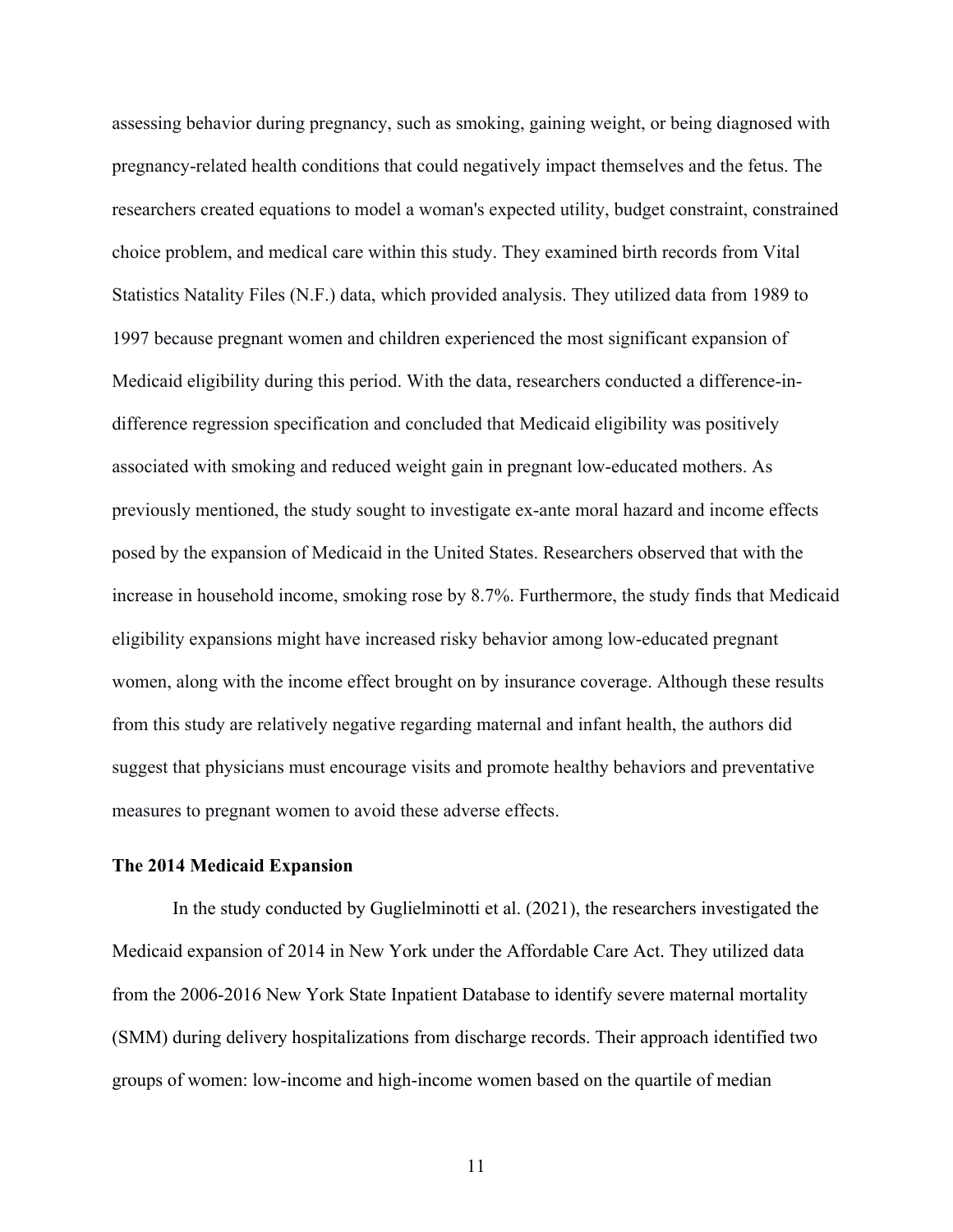household income obtained from the residential zip code. Their findings indicate that with the 2014 Medicaid expansion in New York, there was a small but significant reduction in the severe maternal mortality incidence in low-income women compared to women of high-income. The 2014 Medicaid expansion increased the income eligibility threshold for pregnant women to 223% (previously 200%) of the Federal Poverty Level. The researchers investigated the prevalence of severe maternal mortality among the groups studied by estimating temporal trends before and after the expansion. As anticipated, after the expansionary period, they found an increase in the proportion of Medicaid beneficiaries from 42.9% to 48.1%.

One of the most notable findings was that low-income women exhibited a higher incidence of severe maternal mortality (2.6%) in contrast with the high-income group of mothers (1.9%). Guglielminotti et al.'s (2021) study on the 2014 Medicaid expansion in New York provided vital information on severe maternal mortality in the United States, given the recent increase in mortality rates we have seen.

A similar study by Eliason from 2020 on the Medicaid expansion of 2014 investigated the effects of the Affordable Care Act expansion on maternal mortality rates in states that expanded in comparison to states that did not. Eliason utilized the mortality data from the CDC Wonder Database to conduct their analysis on the effects of the Medicaid expansion. Eliason conducted an adjusted difference-in-difference regression estimate which yielded results suggesting that the 2014 expansion was significantly associated with 7.01 fewer maternal deaths per 100,000 live births in comparison to states that did not expand. Specifically for non-Hispanic Black mothers, their results indicated that the Medicaid expansion was significantly associated with a lower total maternal mortality rate of 16.27 per 100,000 live births. Their findings suggest that the 2014 expansion could be contributing to lower maternal mortality rates for states that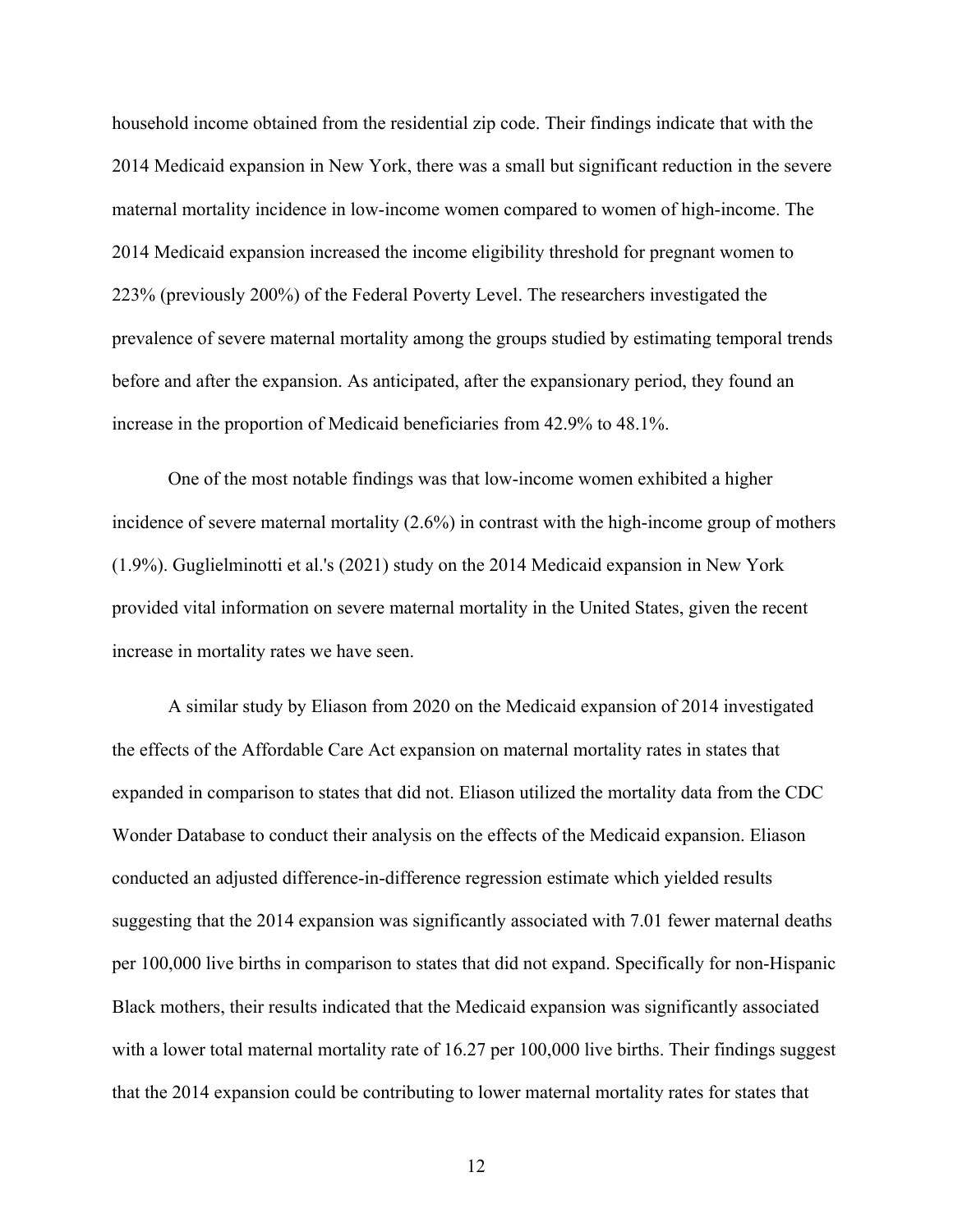have expanded relative to non-expansion states. Furthermore, when it came to different races, effects were concentrated among non-Hispanic Black mothers. This further contributes to the literature that racial disparities are present within the maternal health realm and expanding healthcare is a potential remedy to this growing issue.

The advancements in medical care, living conditions, and technology have vastly improved maternal mortality rates that concerned us generations ago. However, maternal deaths have been increasing recently, even in one of the most developed nations (CDC, 2019). It is imperative to fully grasp what factors contribute to maternal deaths and morbidity if we have advanced medical care. Access to medical care through social safety nets such as Medicaid and the Earned Income Tax Credit (EITC) has been notable in the literature to reduce maternal mortality rates. Guglielminotti et al. (2021) sought to investigate how access to medical care contributes to lowering severe maternal mortality (SMM) rates. Their research on the 2014 Medicaid expansion in New York State found a small but significant decrease in SMM for lowincome women compared to the pre-expansion period. This study highlights that access to medical care does play a role in maternal mortality rate reduction, which is vital to further understanding how to lessen the increasing maternal mortality rates even more in the United States. Using CDC Wonder data, Eliason (2020) investigated the 2014 Medicaid expansion's effects throughout different states in the country and found similar results. But, even though Medicaid expansions have been associated with a decrease in maternal deaths, rates are still increasing in the United States as reported by the CDC. What both studies do is bring to light the contribution that Medicaid expansions have on reducing maternal mortality rates.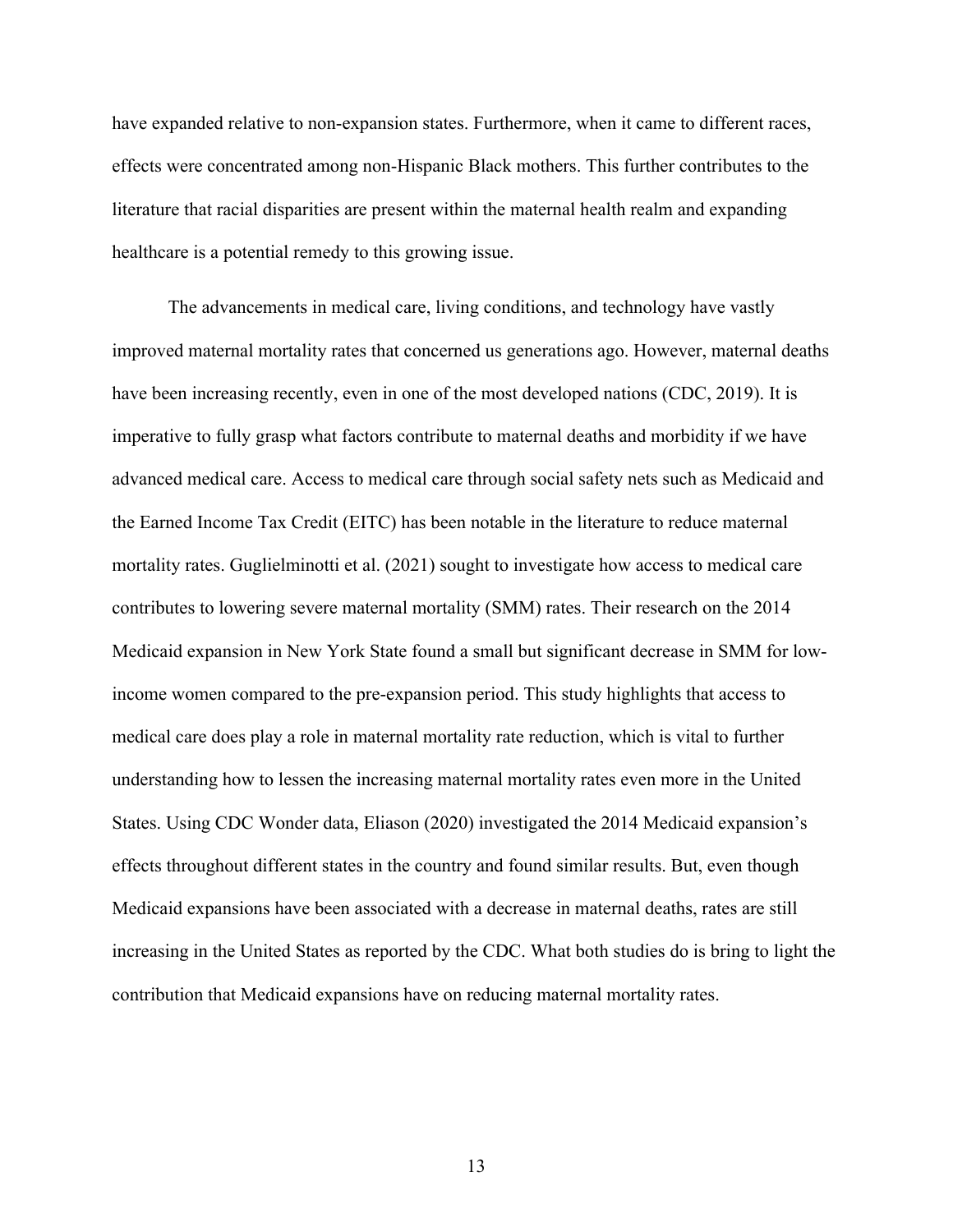### **Data**

### **Overview**

The dataset utilized to conduct this research was gathered from the CDC Wonder Underlying Cause of Death 1999-2020 data. This dataset specifically gathers county-level data based on United States resident death certificates. The data extracts for New York includes thirty observations and thirty-three for California. These observations are quite low, but death counts are grouped by year, and some are suppressed by the CDC for privacy concerns.

This dataset is different from previous studies as it only gathers basic characteristics associated with an individual's death. For instance, the variables utilized from my extraction to conduct my analysis included *State*, *Year of Death*, *Race*, *Hispanic Origin*, *Underlying Cause of Death*, and *Deaths*. Furthermore, the variable for an individual's cause of death to measure maternal mortality fell under the ICD-10 codes A34 (Obstetrical tetanus) and O00 - O99 (Chapter XV Pregnancy, childbirth, and the puerperium). For simplicity purposes, these two groups of cause of death were combined as "pregnancy-related deaths."

For confidentiality reasons, the CDC suppresses death counts for sub-national data ranging from the numbers zero to nine. This was a hindrance when it came to observing Asian and Pacific Islander deaths, as they tended to experience lower death counts which led to a greater amount of data suppression. For this reason, I decided to omit this race group from the analysis and only observe Black or African American women, White Hispanic or Latino women, and White Non-Hispanic or Latino women for my study.

In Figures 1 and 2, I plotted the raw data for the number of deaths for New York and California. These plots show the reported deaths from 2006 to 2016 for Black or African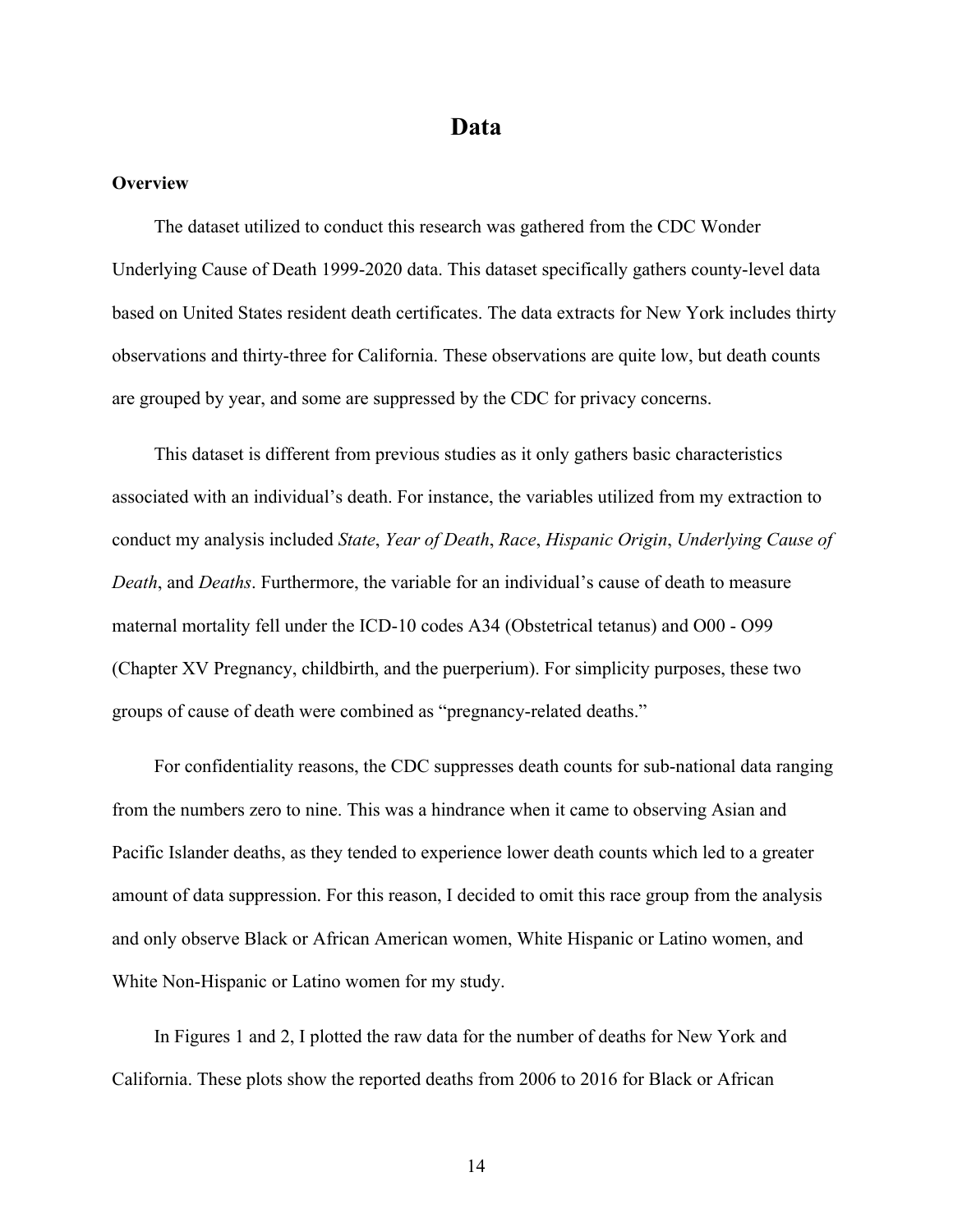American women, White-Hispanic women, and White Non-Hispanic women. For Figure 1, which graphically depicts the reported deaths by race for the state of New York, Black or African American women experienced a decrease in death counts after 2014, the year that the Medicaid expansion was enacted. Similar results can be observed in Figure 2 for California, in which Black or African American women and White Non-Hispanic women experienced a decrease in reported death counts post-expansion. Something worth noting in California's plot is that White Hispanic women actually experienced a spike in reported death counts postexpansion. The differences in states can possibly be due to the difference in types of population concentration between New York and California. Furthermore, as previous studies such as Eliason's 2020 study found, Black or African American women experienced greater effects of the 2014 Medicaid expansion which aligns with Figures 1 and 2 which displays a decrease in reported death count.

For my analysis, *Death Rate*, was the outcome I had interest in measuring against my independent variables, *Race*, which was broken down into three sub-categories for better analysis: Black or African American women, White-Hispanic or Latino women, and White Non-Hispanic or Latino women. With the breaking down of the independent variable, *Race*, it allows for a more in-depth analysis of how maternal mortality death counts change after the year 2014, the year Medicaid was expanded for New York and California. *Death Rate* was a variable created by taking the death count for a state's given year according to race, divided by the given state population, multiplied by 100,000.

In order to investigate the difference in mortality count between the pre-expansion years (2006-2013) versus the post-expansion years (2014-2016), I created additional variables to use in my estimation. First, a dummy variable, *After*, was created which would be 0 if the reported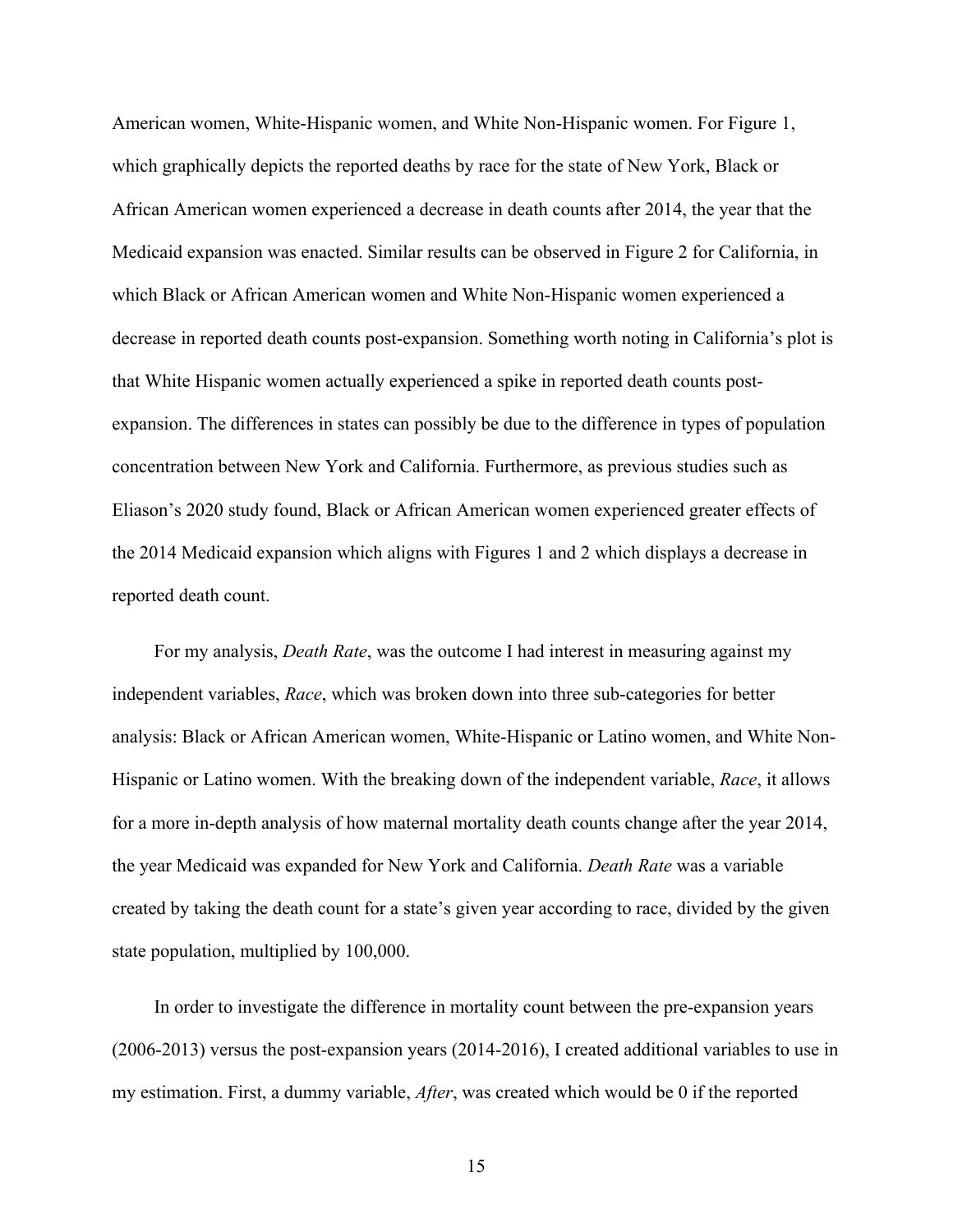death was in a pre-expansion year or 1 if it was in a post-expansion year. Next, interaction variables were created to account for the difference in death rate once the expansion occurred. *BlackxAfter* and *HispxAfter* accounted for the difference in reported deaths between the two observed races, Black or African American and White-Hispanic or Latino, relative to White Non-Hispanic or Latino.

Located on Tables 1 and 2, summary statistics were created for each variable. Some notable takeaways from these tables is the difference in average populations between each state observed, with California having a much larger average population than New York. Death Rate is greater for New York than California. For example, the reported maximum Death Rate is 2.239 for New York in comparison to California's maximum Death Rate of 1.684. Additionally, after observing the raw data extract, it looks like for some years, there were no reported death counts for White-Hispanics in New York.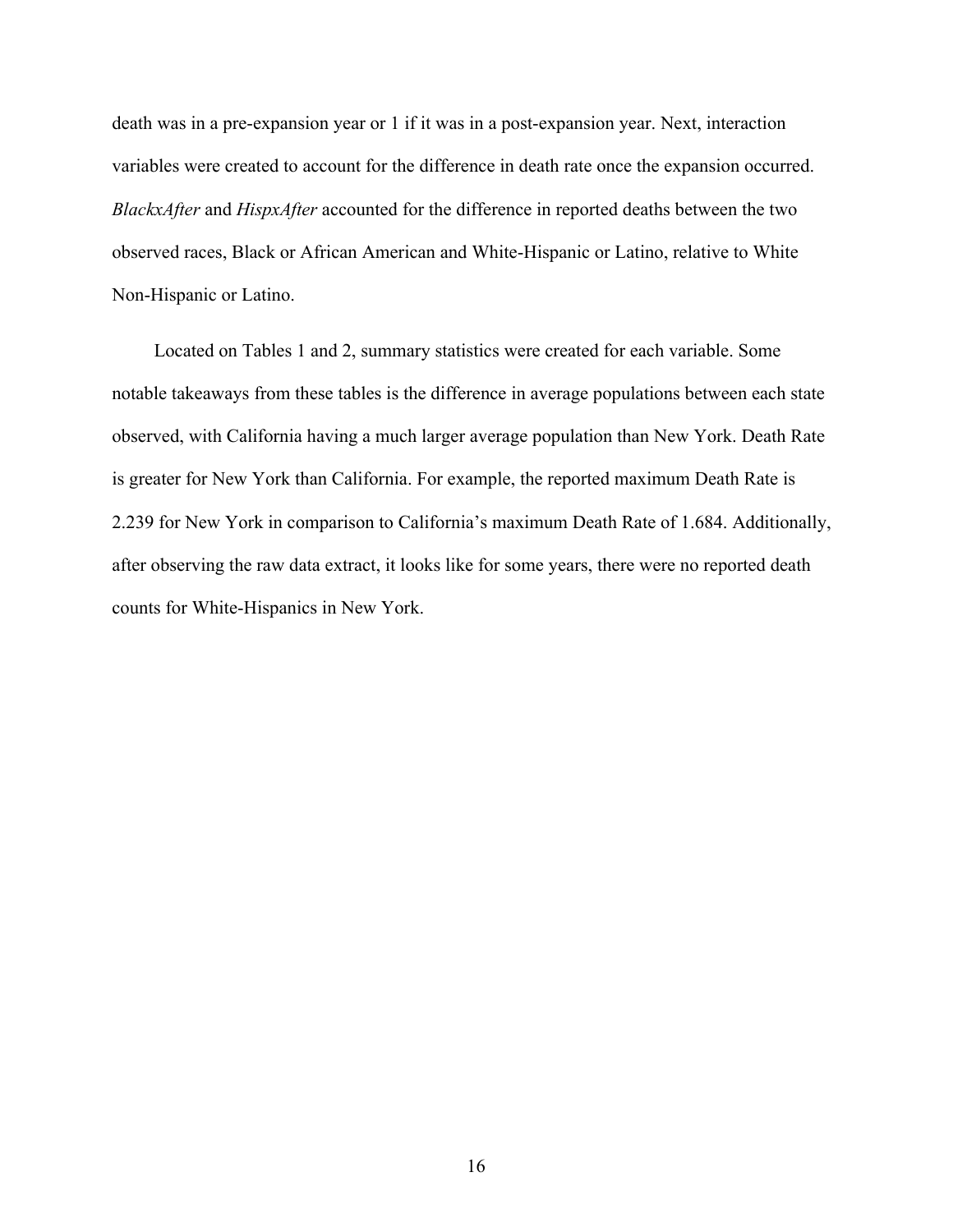# **Summary Statistics**

| Variable                         | N  | Mean        | Std. Dev.  | Min          | <b>Pctl. 25</b> | <b>Pctl. 75</b> | <b>Max</b> |
|----------------------------------|----|-------------|------------|--------------|-----------------|-----------------|------------|
| <b>State</b>                     | 30 |             |            |              |                 |                 |            |
| New York                         | 30 | 100%        |            |              |                 |                 |            |
| Year                             | 30 | 2010.967    | 3.222      | 2006         | 2008.25         | 2013.75         | 2016       |
| <b>Black or African American</b> | 30 | 0.367       | 0.49       | 0            | 0               |                 |            |
| White.Hispanic.or.Latino         | 30 | 0.3         | 0.466      | $\Omega$     | $\Omega$        |                 |            |
| White.Non.Hispanic.or.Latino     | 30 | 0.333       | 0.479      | 0            | 0               |                 |            |
| <b>Deaths</b>                    | 30 | 20.133      | 7.016      | 10           | 14              | 26.5            | 35         |
| Population                       | 30 | 2922993.533 | 2101323.62 | 1240464      | 1428273.25      | 5770866.25      | 5968856    |
| Death Rate                       | 30 | 1.01        | 0.609      | 0.235        | 0.392           | 1.483           | 2.239      |
| After                            | 30 | 0.267       | 0.45       | 0            | 0               | 0.75            |            |
| BlackxAfter                      | 30 | 0.1         | 0.305      | $\Omega$     | $\Omega$        | $\mathbf{0}$    |            |
| WhiteHispxAfter                  | 30 | 0.067       | 0.254      | $\Omega$     | $\Omega$        | $\Omega$        |            |
| WhiteNonHispxAfter               | 30 | 0.1         | 0.305      | $\mathbf{0}$ | $\mathbf{0}$    | $\mathbf{0}$    |            |

*Table 1: New York Summary Statistics by Variable*

| <b>Variable</b>                  | N  | Mean        | Std. Dev.   | Min          | <b>Pctl. 25</b> | <b>Pctl. 75</b> | <b>Max</b> |
|----------------------------------|----|-------------|-------------|--------------|-----------------|-----------------|------------|
| <b>State</b>                     | 33 |             |             |              |                 |                 |            |
| California                       | 33 | 100%        |             |              |                 |                 |            |
| Year                             | 33 | 2011        | 3.211       | 2006         | 2008            | 2014            | 2016       |
| <b>Black or African American</b> | 33 | 0.333       | 0.479       | 0            | 0               | 1               |            |
| White.Hispanic.or.Latino         | 33 | 0.333       | 0.479       | $\mathbf{0}$ | $\mathbf{0}$    | 1               |            |
| White.Non.Hispanic.or.Latino     | 33 | 0.333       | 0.479       | $\bf{0}$     | 0               | 1               | 4          |
| <b>Deaths</b>                    | 33 | 26.606      | 11.289      | 12           | 19              | 32              | 56         |
| Population                       | 33 | 5143883.182 | 2890747.685 | 1187649      | 1223144         | 7734375         | 7969628    |
| Death Rate                       | 33 | 0.776       | 0.5         | 0.231        | 0.325           | 1.254           | 1.684      |
| After                            | 33 | 0.273       | 0.452       | 0            | $\Omega$        | 1               |            |
| BlackxAfter                      | 33 | 0.091       | 0.292       | $\mathbf{0}$ | $\mathbf{0}$    | $\mathbf{0}$    | 1          |
| WhiteHispxAfter                  | 33 | 0.091       | 0.292       | $\mathbf{0}$ | $\Omega$        | $\Omega$        |            |
| WhiteNonHispxAfter               | 33 | 0.091       | 0.292       | $\mathbf{0}$ | $\mathbf{0}$    | $\mathbf{0}$    |            |
|                                  |    |             |             |              |                 |                 |            |

*Table 2: California Summary Statistics by Variable*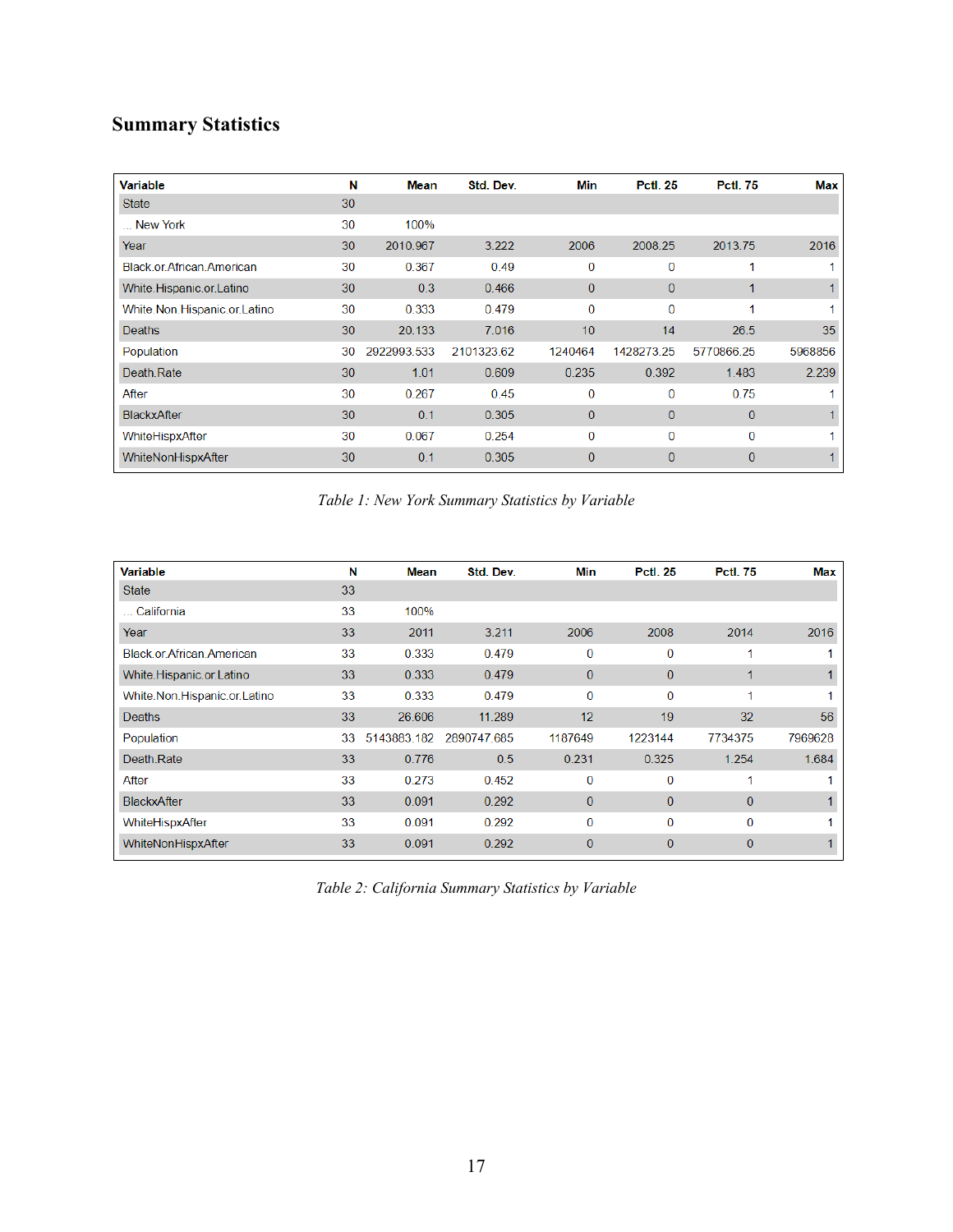### **Visualizing the Data**



*Figure 1: Plot of New York's Death Count by Race*



*Figure 2: Plot of California's Death Count by Race*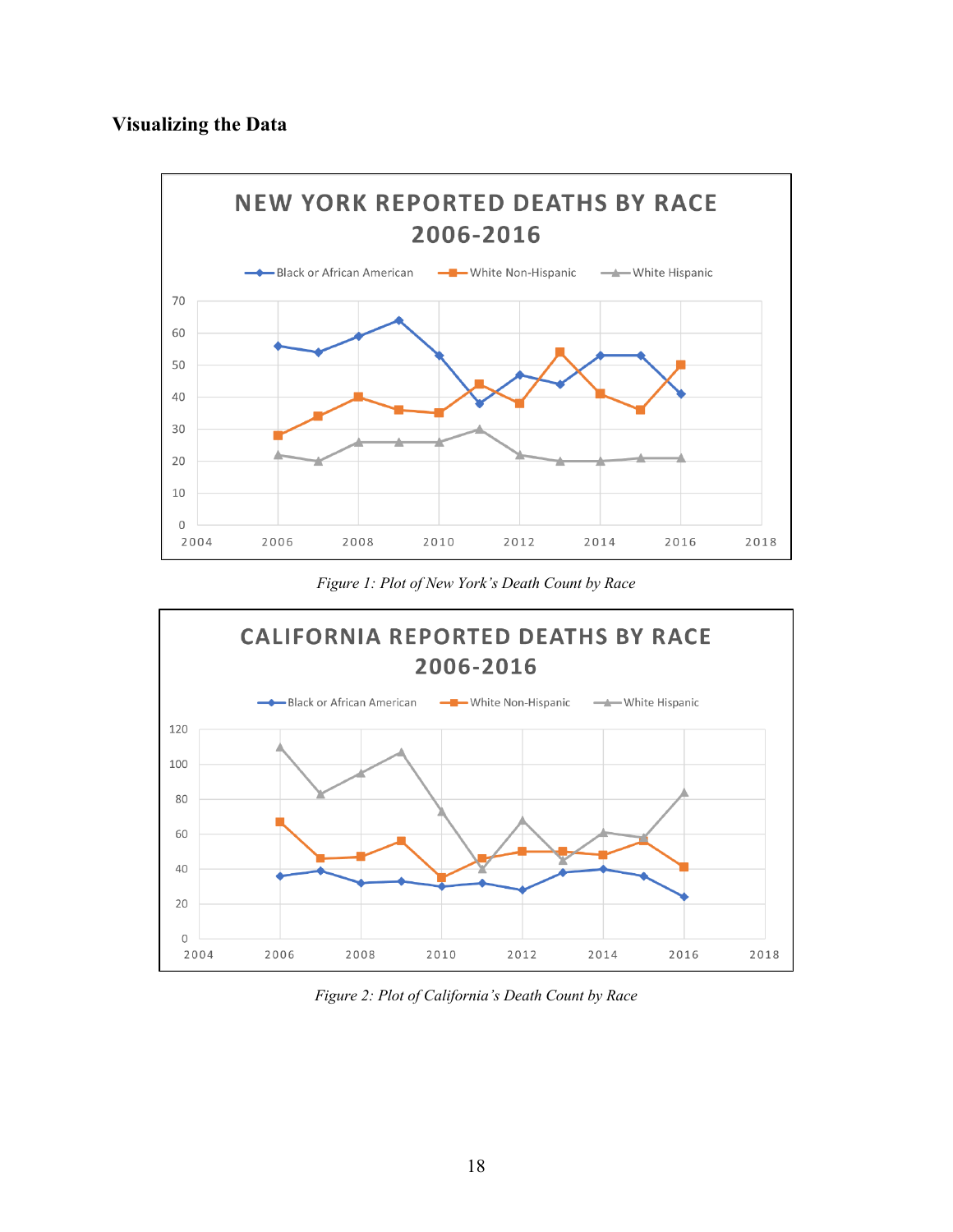### **Methodology**

### **Overview**

For both New York and California, the model specifications were the exact same but their respective data extracts were used to generate their corresponding summary statistics. Initially, Asian or Pacific Islander was included as a variable in regression analysis but after consideration, it was omitted from both state's analysis due to the very small and sometimes missing reported death counts which may be attributed to the CDC's privacy constraints in public data. I estimate each of the regressions described below for New York and then for California.

### **First Regression**

The first regression performed was to investigate whether there is a difference between races or ethnicity in death rate relative to the White Non-Hispanic or Latino women group. This simple multivariable regression includes the dependent variable, *Death Rate*, representing the death count divided by a given population multiplied by 100,000.  $B_1$  and  $B_2$  are coefficients for the dummy variables. Each dummy variable is an indicator is equal to one when the death rate is from the named group and 0 otherwise.  $B_1$  and  $B_2$  are the coefficients of interest. If there are differences by race and ethnicity, then the estimates are expected to be different from zero.

**Death Rate=B**  $0+ B$  **1** (Black or African American)+B 2 (White Hispanic or Latino)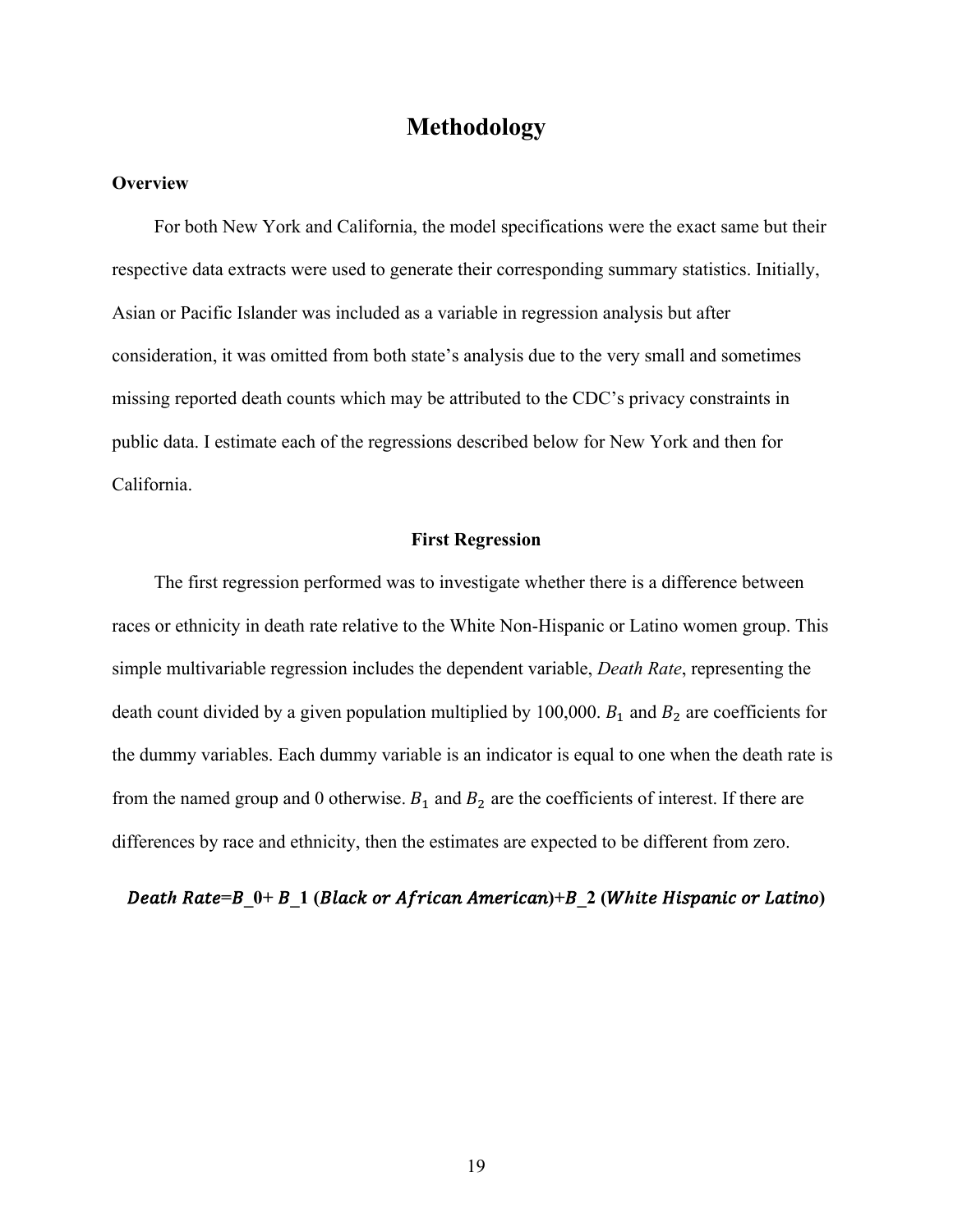### **Second Regression**

The second regression performed includes a new independent variable, *After*, a dummy variable equal to 1 if the observation is reported in years after the Medicaid Expansion in 2014. With the inclusion of this new variable, we can identify whether there is a difference in reported death rate after the expansion versus before. The new variable, *After*, is a dummy variable that equals 0 if the year of reported deaths are from a pre-expansion year and 1 if the year is postexpansion.  $B_1$  is the coefficient of interest. If there is a change after the expansion, this coefficient would be statistically different from zero.

### **Death Rate=B\_0+ B\_1 (After)**

### **Third Regression**

The third regression includes the independent variable, *After,* that was included in the second regression model along with new variables created by interacting *After* with the different race or ethnicity dummies described for the first equation. In doing so, the model estimates the difference in reported death rate between the races relative to the White Non-Hispanic or Latino race group we are comparing against considering the post-expansion period. These new interaction covariates will be equal to 0 if the death rate is not from that race group and 1 if it is from that race group and if the year observed is after the 2014 expansion.  $B_4$  and  $B_5$  are the coefficients of interest. If there are differences by race and ethnicity after the expansion, then the estimates are expected to be different from zero.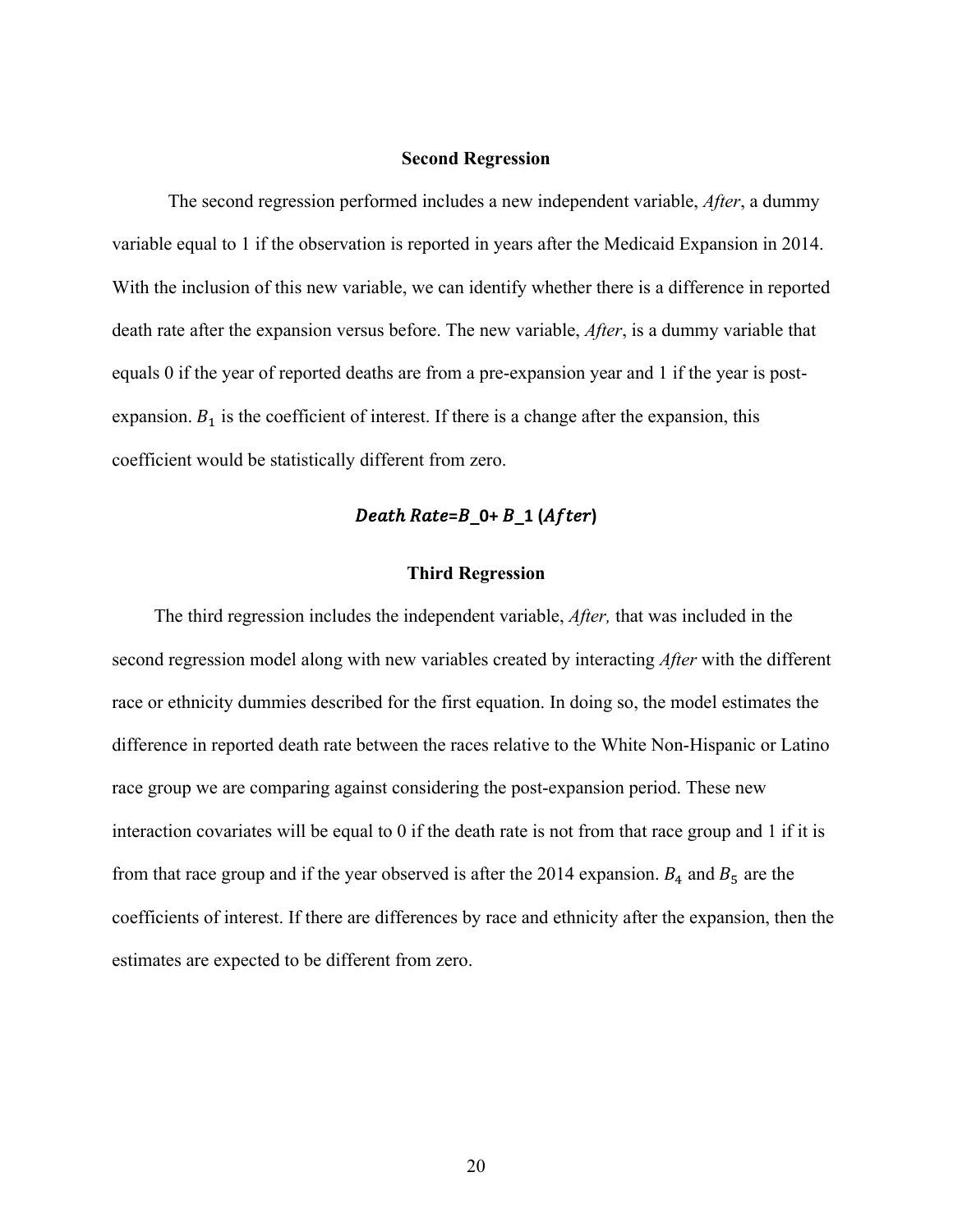**Death Rate=B\_0+ B\_1 (Black or African American)+B\_2 (White Hispanic or** 

Latino)+B\_3 (White Hispanic or Latino)+ B\_4 (BlackxAfter)+ B\_5 (HispanicxAfter)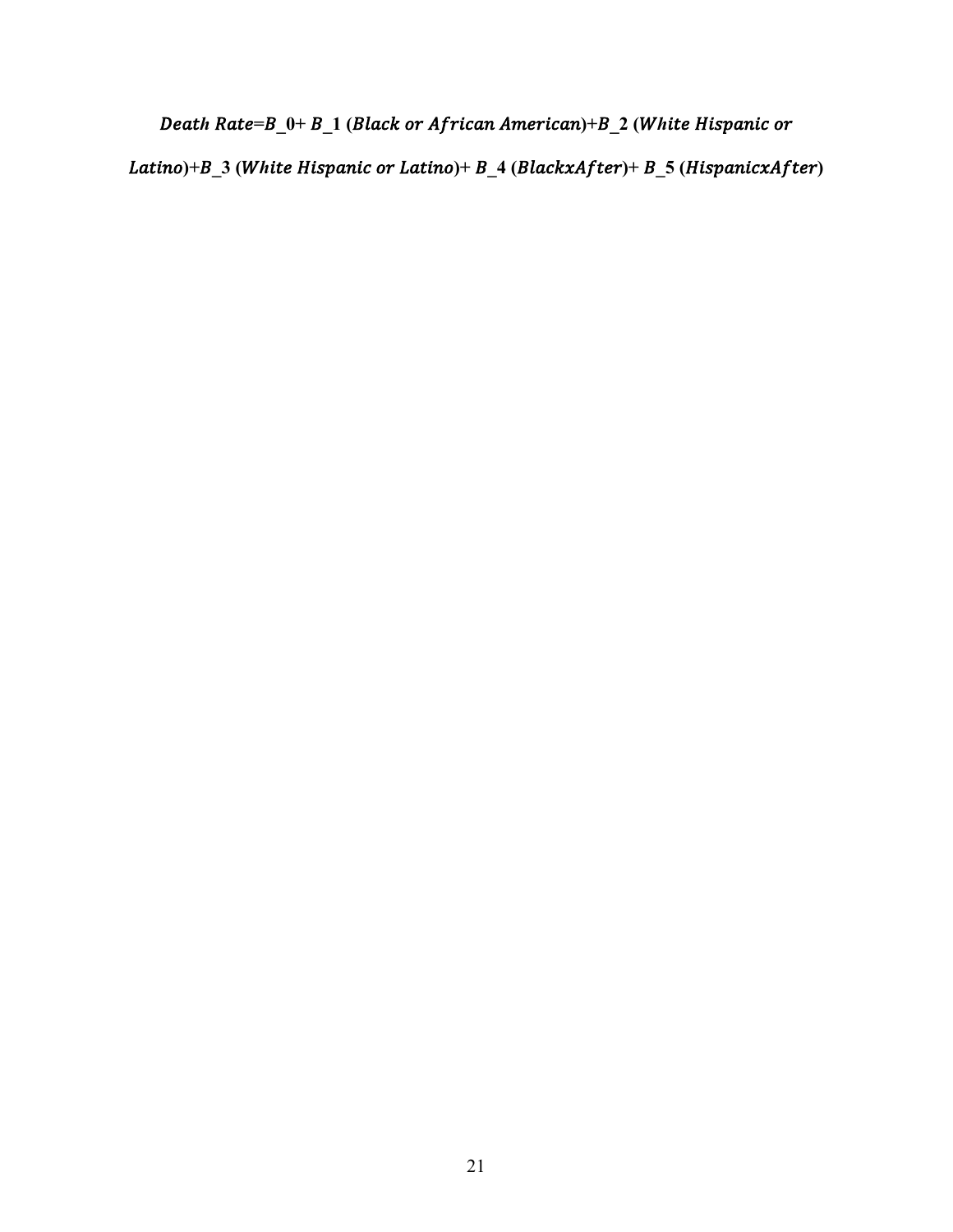# **Results**

| Regression 1 Summary:            |                               |  |
|----------------------------------|-------------------------------|--|
|                                  | Dependent Variable:<br>Deaths |  |
| <b>Black or African American</b> | $1.343***$                    |  |
|                                  | (0.092)                       |  |
| White Hispanic or Latino         | $0.570***$                    |  |
|                                  | (0.097)                       |  |
| Constant                         | $0.346***$                    |  |
|                                  | (0.067)                       |  |
|                                  |                               |  |
| <i><b>Observations</b></i>       | 30                            |  |
| R2                               | 0.889                         |  |
| Adjusted R2                      | 0.881                         |  |
| Residual Std. Error              | $0.210$ (df = 27)             |  |
| <i>F</i> Statistic               | $107.908***$ (df = 2; 27)     |  |
|                                  |                               |  |
| Note:                            | *p<0.1; **p<0.05;             |  |
|                                  | ***p<0.01                     |  |

#### **Results of Regression 1: New York**

*Table 3: New York Regression Results for estimated races*

The first regression model for the state of New York included the two races we were estimating, Black or African American and White Hispanic or Latino. The results indicated that compared to White Non-Hispanic or Latino women, maternal death rates of Black or African American women are 1.343 higher. Furthermore, maternal death rates for White-Hispanic or Latino women are 0.570 higher compared to their Non-Hispanic or Latino counterparts. Both coefficients were strongly significant for this model.

With these results, I can confidently say that a racial disparity is present between the race or ethnicity groups I observe. Black or African American women experience the highest maternal death rates, while those for White Non-Hispanic or Latino women were the lowest. Rates for White-Hispanic or Latino women are in the middle.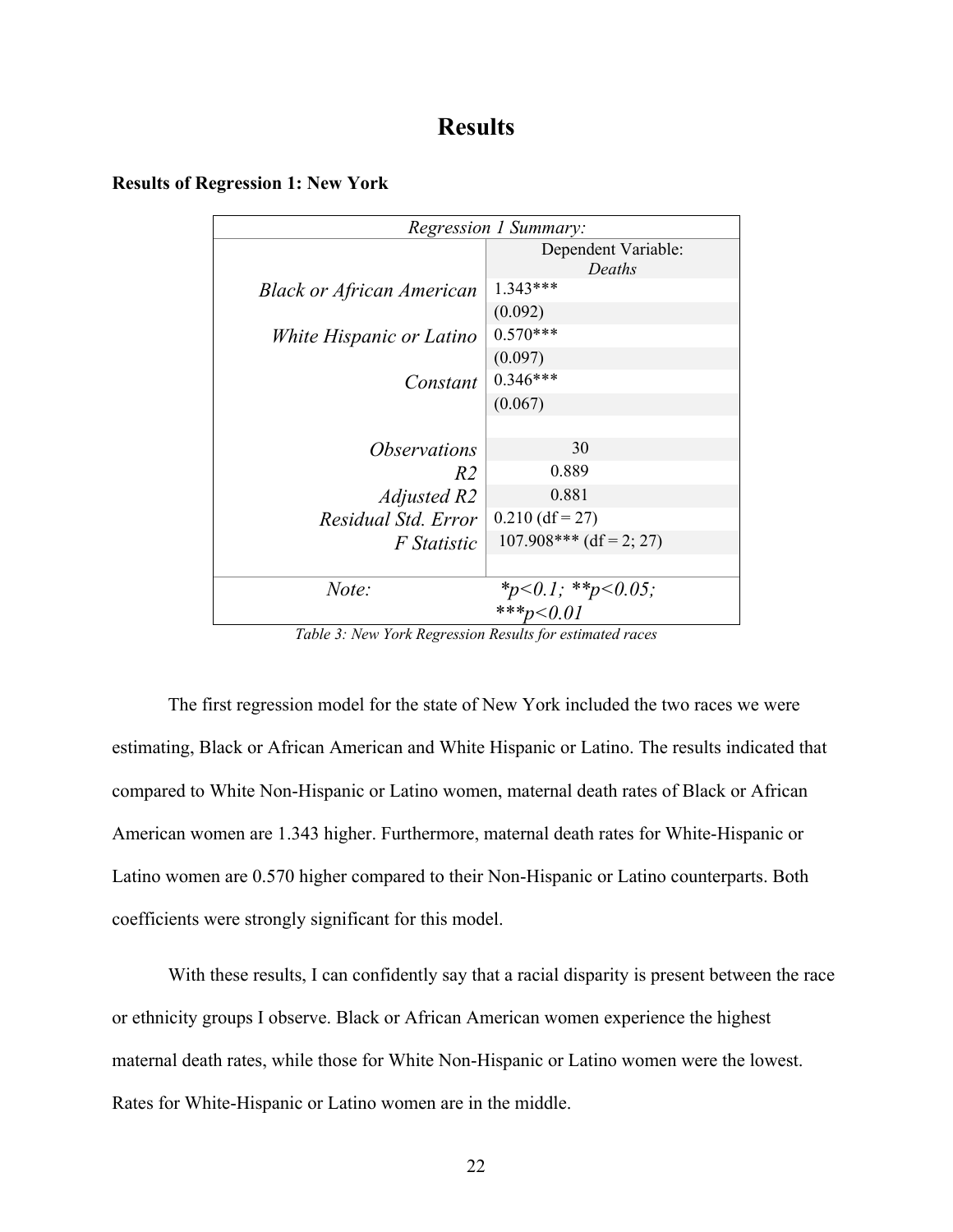### **Results of Regression 2: New York**

| <b>Regression 2 Summary:</b> |                                |  |
|------------------------------|--------------------------------|--|
|                              | Dependent Variable:            |  |
|                              | Deaths                         |  |
| After                        | $-0.115$                       |  |
|                              | (0.255)                        |  |
| <i>Constant</i>   $1.041***$ |                                |  |
|                              | (0.132)                        |  |
|                              |                                |  |
| <i><b>Observations</b></i>   | 30                             |  |
| R <sub>2</sub>               | 0.007                          |  |
| Adjusted R2                  | $-0.028$                       |  |
| Residual Std. Error          | $0.617$ (df = 28)              |  |
| <i>F</i> Statistic           | $0.205***$ (df = 1; 28)        |  |
|                              |                                |  |
| Note:                        |                                |  |
|                              | *p<0.1; **p<0.05;<br>***p<0.01 |  |

*Table 4:New York Regression Results for After dummy variable*

The second regression model for the state of New York only included the dummy variable, *After*. With this variable, we can observe how maternal death rates have changed post-expansion. Unfortunately, the coefficient for this variable is not significant so we cannot make just conclusions on the difference in death rate after the Medicaid expansion versus before. Although the coefficient is negative, indicating that after the 2014 expansion there have been a decrease in maternal deaths, it is not statistically significant to a degree that would allow me to make confident conclusions that a change after the expansion has occurred.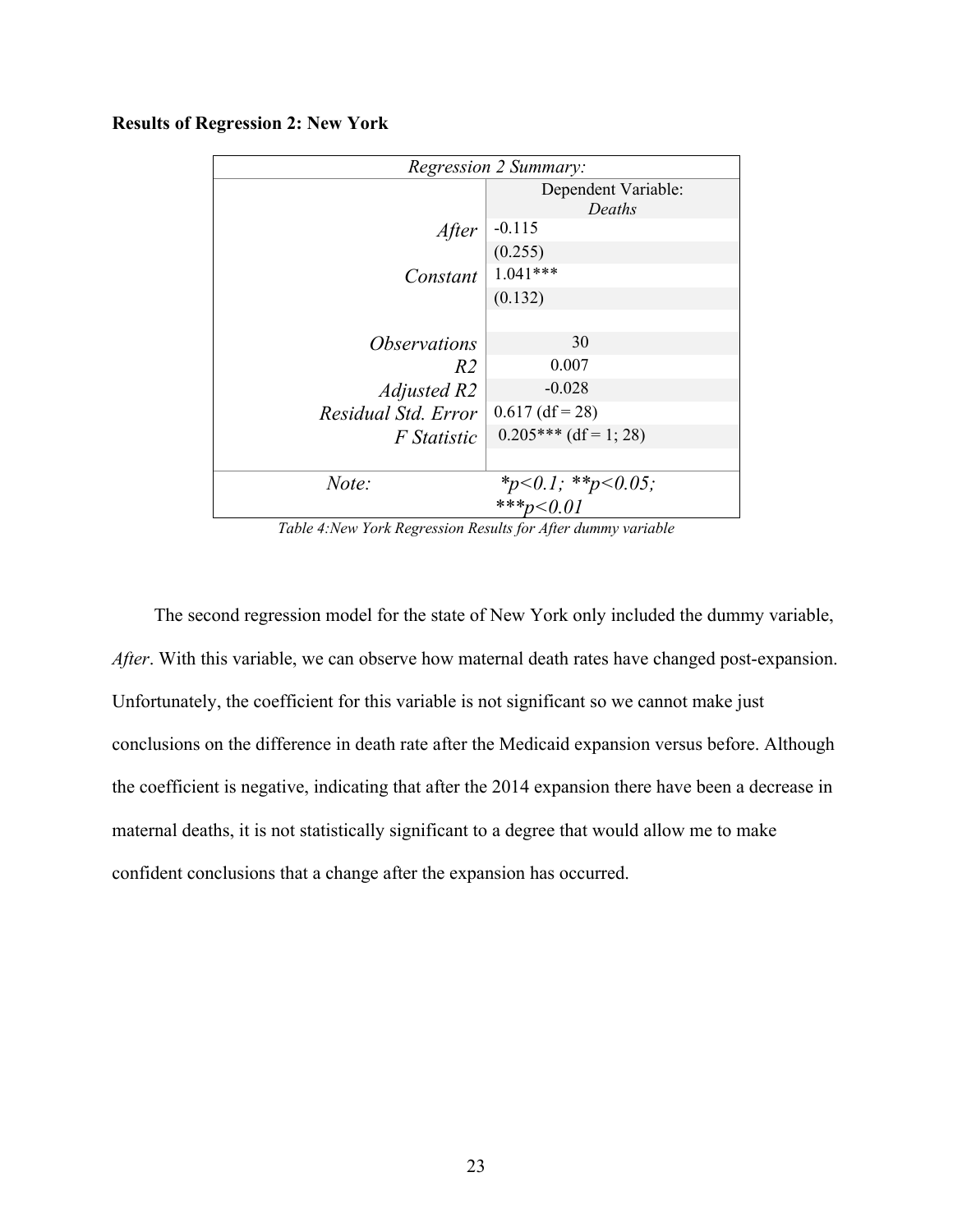### **Results of Regression 3: New York**

| Regression 3 Summary:            |                               |  |
|----------------------------------|-------------------------------|--|
|                                  | Dependent Variable:<br>Deaths |  |
| After                            | 0.036                         |  |
|                                  | (0.147)                       |  |
| <b>Black or African American</b> | 1.394***                      |  |
|                                  | (0.110)                       |  |
| White Hispanic or Latino         | $0.623***$                    |  |
|                                  | (0.114)                       |  |
| <i>BlackxAfter</i>               | $-0.183$                      |  |
|                                  | (0.206)                       |  |
| WhiteHispxAfter                  | $-0.225$                      |  |
|                                  | 0.225                         |  |
| Constant                         | $0.336***$                    |  |
|                                  | (0.081)                       |  |
|                                  |                               |  |
| <i><b>Observations</b></i>       | 30                            |  |
| R2                               | 0.899                         |  |
| Adjusted R2                      | 0.877                         |  |
| Residual Std. Error              | $0.213$ (df = 24)             |  |
| F Statistic                      | $42.543***$ (df = 5; 24)      |  |
|                                  |                               |  |
| Note:                            | *p<0.1; **p<0.05;             |  |
|                                  | ***p<0.01                     |  |

*Table 5: New York Regression Results for estimated races post-expansion*

The final regression model for the state of New York included the new dummy variables, *After*, *BlackxAfter*, *WhiteHispxAfter*, and the two original race covariates. The coefficient estimates are -0.183 for Black or African American women and -0.225 for White Non-Hispanic women. The reported coefficients did decrease post-expansion, suggesting that the 2014 Medicaid expansion might have decreased maternal deaths for New York. Unfortunately, the estimates were not statistically significant, so we cannot confidently conclude that the difference in deaths for these groups have changed after the 2014 Medicaid expansion relative to before.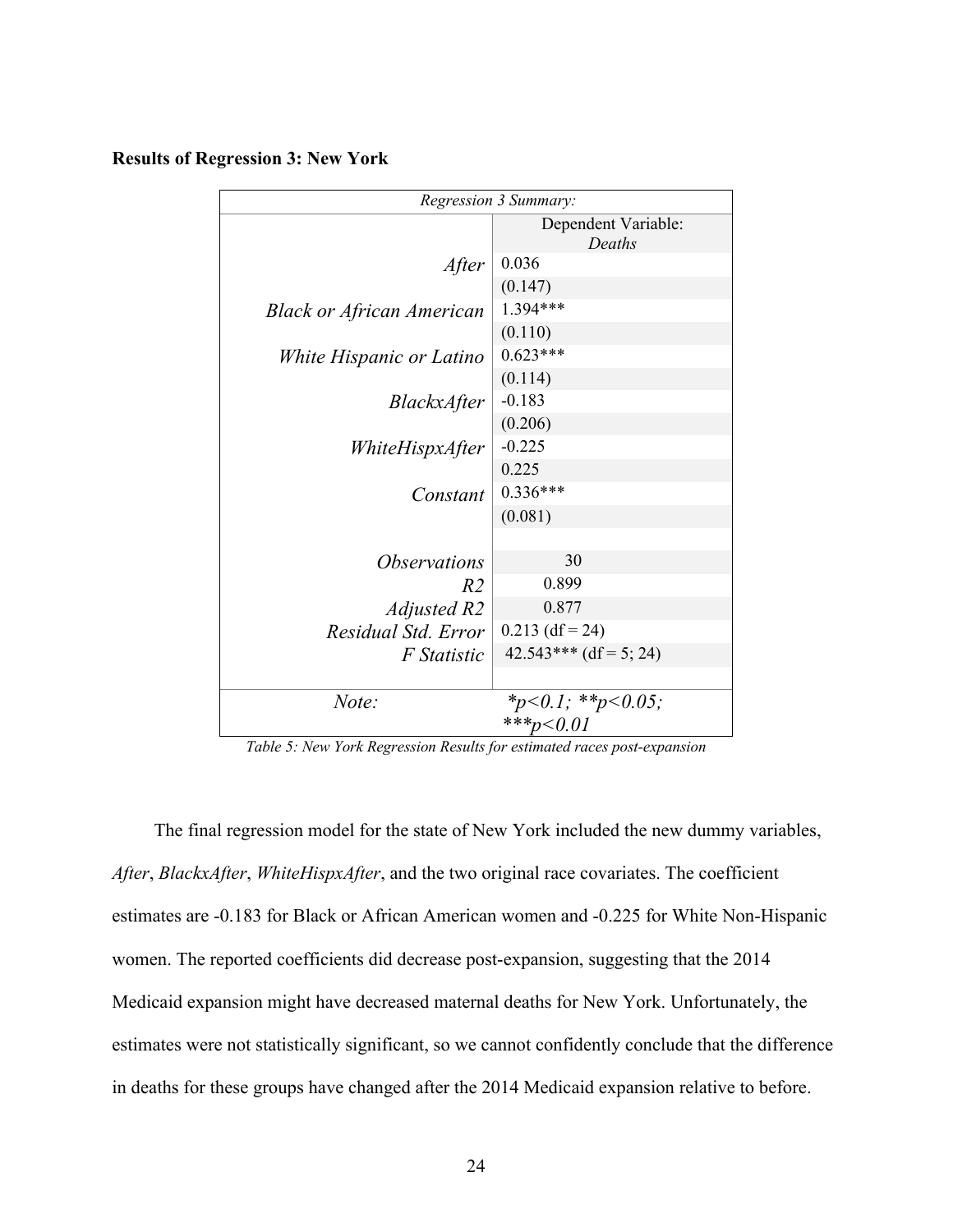### **Results of Regression 1: California**

| Regression 1 Summary:            |                               |  |
|----------------------------------|-------------------------------|--|
|                                  | Dependent Variable:<br>Deaths |  |
| <b>Black or African American</b> | 1.093***                      |  |
|                                  | (0.075)                       |  |
| White Hispanic or Latino         | $0.280***$                    |  |
|                                  | (0.075)                       |  |
| Constant                         | $0.318$ ***                   |  |
|                                  | (0.053)                       |  |
|                                  |                               |  |
| <i><b>Observations</b></i>       | 33                            |  |
| R2                               | 0.884                         |  |
| Adjusted R2                      | 0.876                         |  |
| Residual Std. Error              | $0.176$ (df = 30)             |  |
| <i>F</i> Statistic               | $114.293***$ (df = 2; 30)     |  |
|                                  |                               |  |
| Note:                            | * $p<0.1$ ; ** $p<0.05$ ;     |  |
|                                  | ***p<0.01                     |  |

*Table 6: California Regression Results for estimated races*

The first regression model for the state of California included the two races we were estimating, Black or African American and White Hispanic or Latino. The results indicated that compared to White Non-Hispanic or Latino women, Black or African American women death rates are 1.093 higher. Furthermore, White Hispanic or Latino women are 0.280 higher relative to their Non-Hispanic or Latino counterparts. Both coefficients were strongly significant for this model, and we can make confident conclusions that a racial disparity is present between Black or African American women and White-Hispanic or Latino women. Furthermore, these results are similar to New York's Regression 1 results in which Black or African American women experienced the highest maternal death rates, suggesting a racial disparity is present.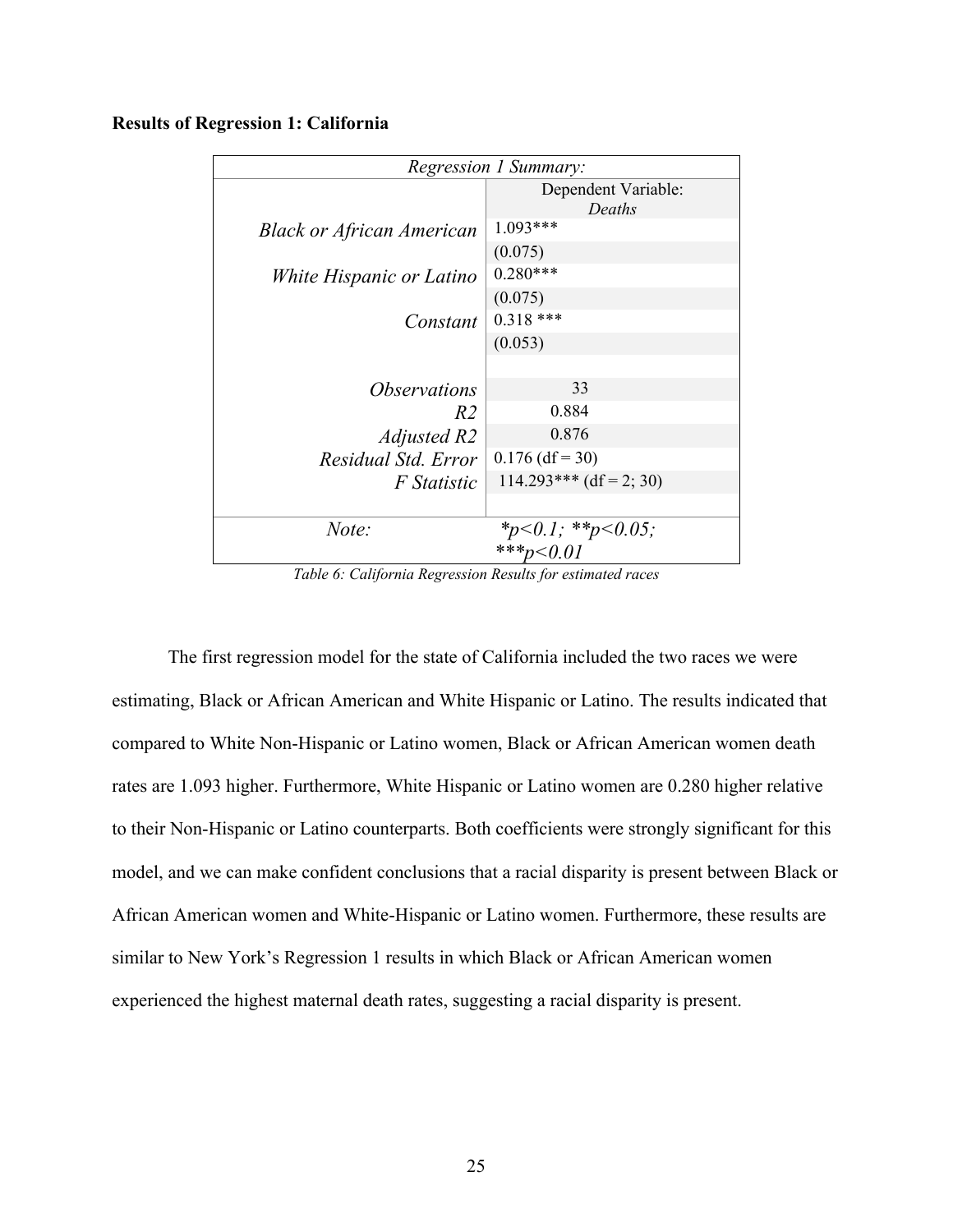| <b>Regression 2 Summary:</b> |                                |  |
|------------------------------|--------------------------------|--|
|                              | Dependent Variable:            |  |
|                              | Deaths                         |  |
| After                        | $-0.070$                       |  |
|                              | (0.198)                        |  |
| Constant                     | $0.795$ ***                    |  |
|                              | (0.104)                        |  |
|                              |                                |  |
| <i><b>Observations</b></i>   | 33                             |  |
| R <sub>2</sub>               | 0.004                          |  |
| Adjusted R2                  | $-0.028$                       |  |
| Residual Std. Error          | $0.507$ (df = 31)              |  |
| <i>F</i> Statistic           | $0.125$ *** (df = 1; 31)       |  |
|                              |                                |  |
| Note:                        | *p<0.1; **p<0.05;<br>***p<0.01 |  |
|                              |                                |  |

### **Results of Regression 2: California**

*Table 7: California Regression Results for After dummy variable*

The second regression model for the state of California only included the new dummy variable, *After*. With this new variable, we test whether maternal death rates have changed postexpansion. Although the coefficient is negative with a value of -0.070, indicating that postexpansion there may have been a decrease in maternal deaths, it is not statistically significant to a degree where confident conclusions can be drawn for this model.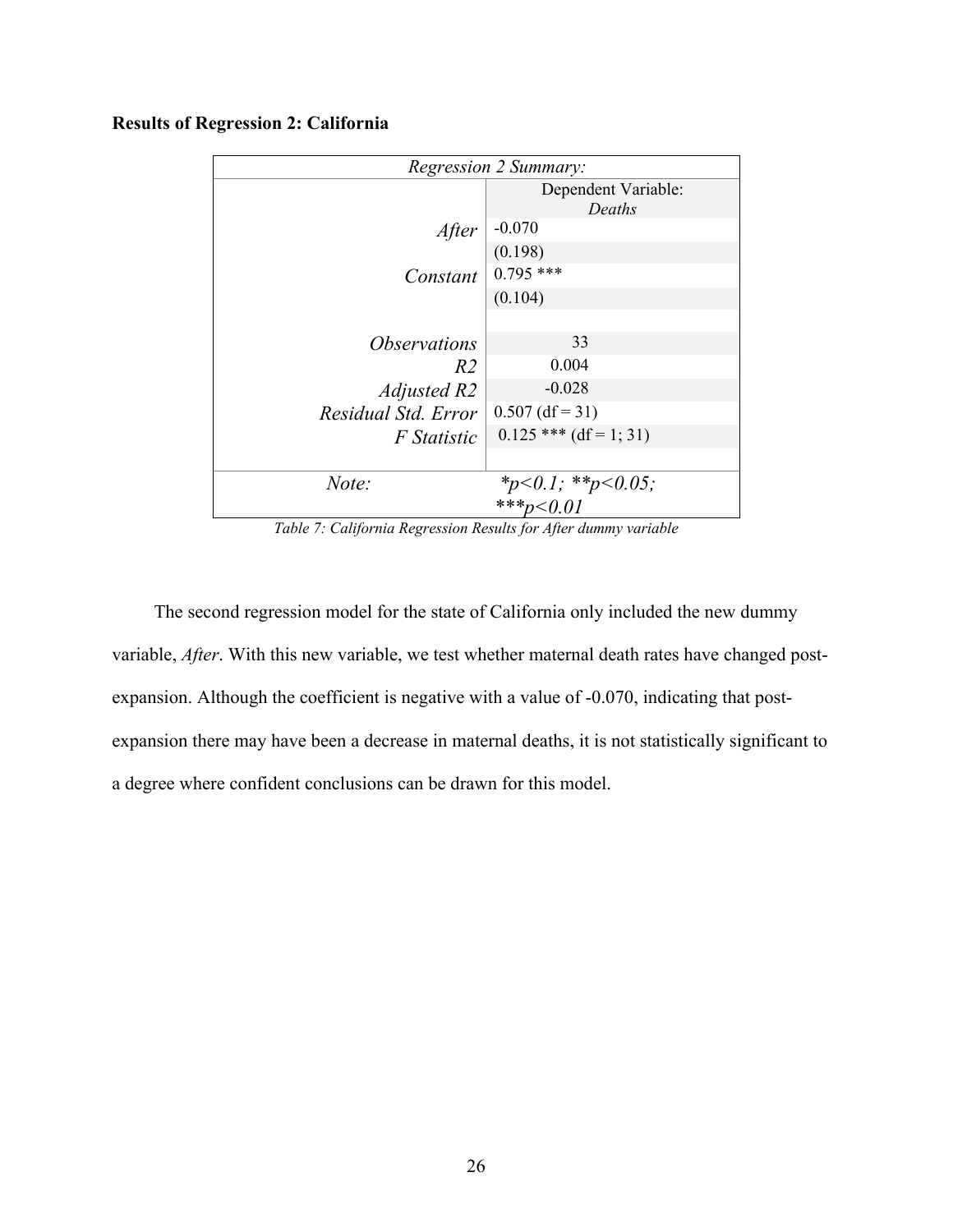#### **Results of Regression 3: California**

| Regression 3 Summary:            |                               |  |
|----------------------------------|-------------------------------|--|
|                                  | Dependent Variable:<br>Deaths |  |
| After                            | $-0.004$                      |  |
|                                  | (0.122)                       |  |
| <b>Black or African American</b> | $1.111***$                    |  |
|                                  | (0.090)                       |  |
| White Hispanic or Latino         | $0.316***$                    |  |
|                                  | (0.090)                       |  |
| <i>BlackxAfter</i>               | $-0.067$                      |  |
|                                  | (0.173)                       |  |
| WhiteHispxAfter                  | $-0.132$                      |  |
|                                  | 0.173                         |  |
| Constant                         | $0.319***$                    |  |
|                                  | (0.064)                       |  |
|                                  |                               |  |
| <i><b>Observations</b></i>       | 33                            |  |
| R2                               | 0.890                         |  |
| <b>Adjusted R2</b>               | 0.870                         |  |
| Residual Std. Error              | $0.180$ (df = 27)             |  |
| F Statistic                      | $43.870***$ (df = 5; 27)      |  |
|                                  |                               |  |
| Note:                            | *p<0.1; **p<0.05;             |  |
|                                  | ***p<0.01                     |  |

*Table 8: California Regression Results for estimated races post-expansion*

The final regression model for the state of California included the new dummy variables, *After*, *BlackxAfter*, *WhiteHispxAfter*, and the two original race covariates. The coefficient estimates are -0.067 for Black or African American women and -0.132 for White-Hispanic or Latino women after the Medicaid expansion. The reported coefficients are lower for the postexpansion period, suggesting that the 2014 Medicaid expansion might have decreased maternal deaths for California. Unfortunately, the estimates for the new variables were not statistically significant, so we cannot confidently conclude that the difference in deaths for these groups have changed after the 2014 Medicaid expansion relative to before.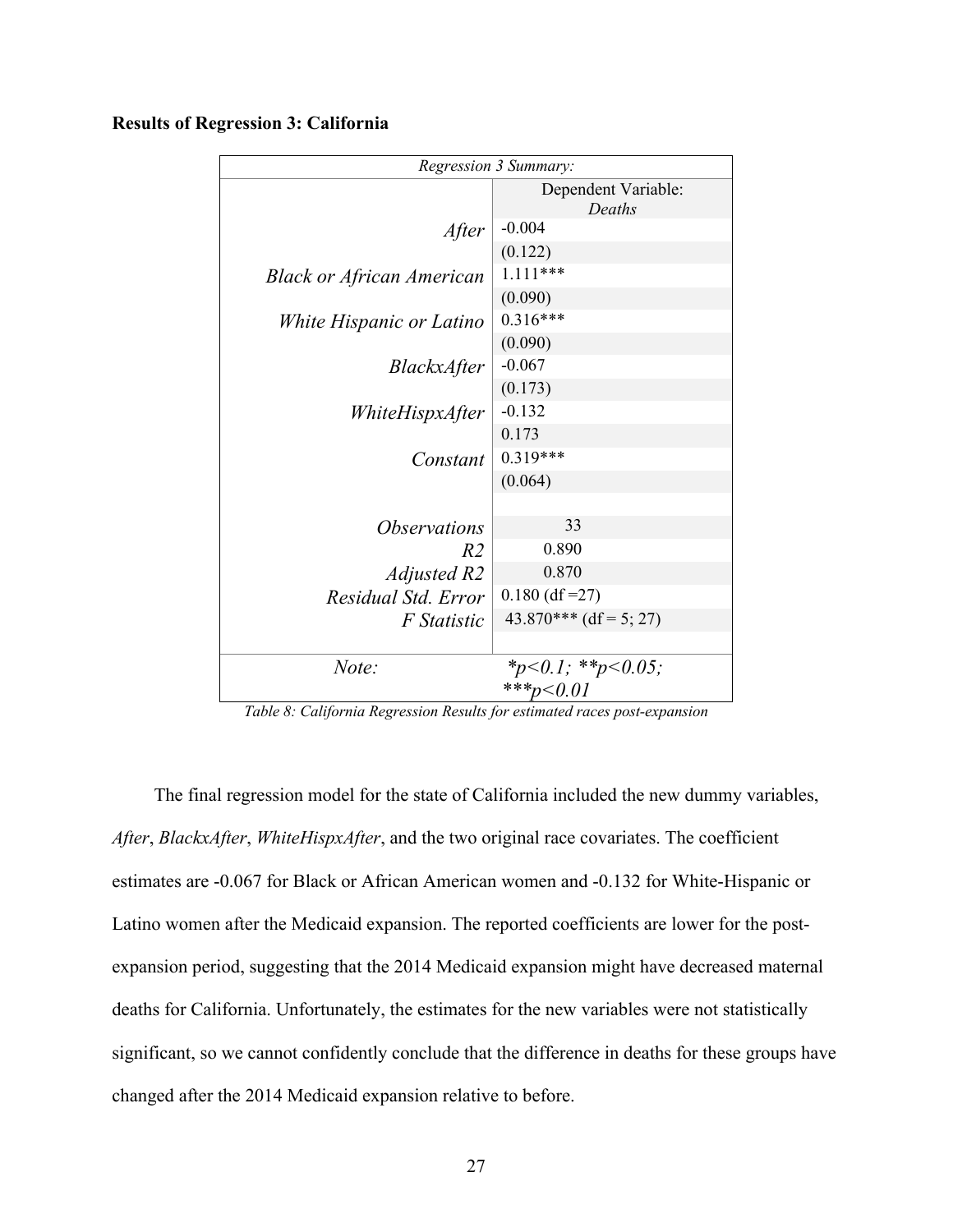### **Discussion**

After examining maternal mortality counts for the state's New York and California utilizing the CDC Wonder Data from the years 2006 to 2016, my analysis does not confidently support the hypothesis that maternal deaths have decreased post-Medicaid expansion. I do observe that women of color, specifically non-Hispanic Black or African American women suffer worse maternal mortality outcomes than their white counterparts but, my results postexpansion do not produce significant levels of data to conclude that death rates improved when Medicaid expanded for each state.

As previous studies have depicted, Medicaid expansion has had small but significant effects on maternal mortality. A difference in the source of data, lack of examination years postexpansion, and greater resources could have improved the examination for this study. The regression results do indicate that there were changes in maternal deaths after the 2014 expansion, but the coefficients did not exhibit statistical significance to make a confident conclusion. This means we are unable to draw strong conclusions from these estimates.

The first limitation of the study is the suppressed death counts from the CDC Wonder's Underlying Cause of Death data. For privacy reasons, death counts below nine are omitted from the data which limits the number of observations to study and hindered me from analyzing Asian or Pacific Islanders due to their very low death counts available. This led to having very small sample sizes for both states observed (New York having 30 observations and California 33).

Secondly, another potential limitation is the lack of covariates to be included in my analysis. Due to my data source limitations, variables such as education, income, and preexisting conditions were not included for a more detailed analysis. This poses the question as to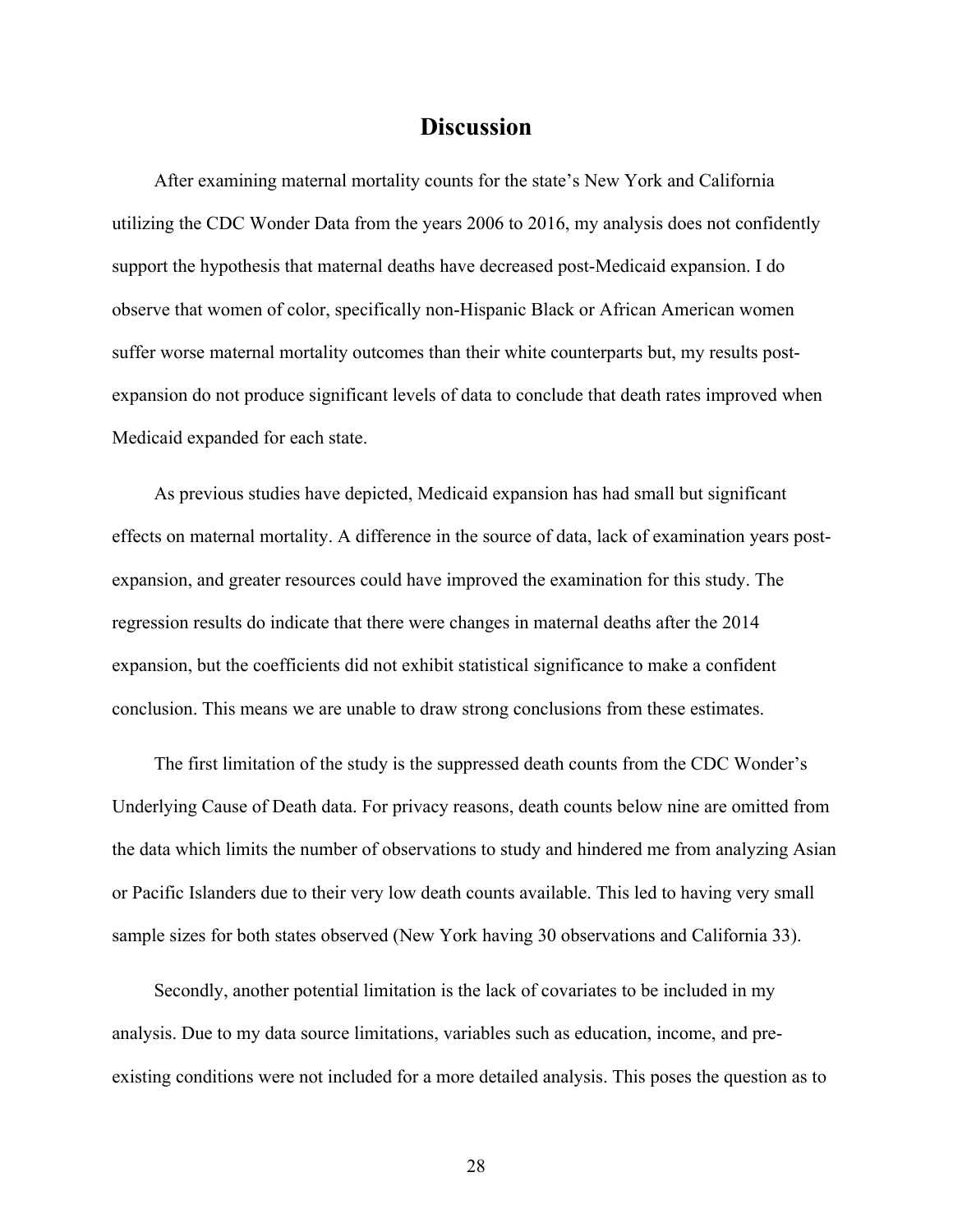whether my results would have been significant if I included more variables to the model? Other studies have gone into greater depths using multiple sources to investigate such facets (example, Guglielminotti et al. 2021). This suggests that it may be potentially an important shortcoming of my data source utilized.

Despite the lack of additional variables used for my study, similarities can be found between Guglielminotti et al.'s and mine in terms of results. A racial disparity was observed among the observed ethnic groups, for example, Black or African American women experienced worse maternal health outcomes relative to other races. Income groups could not be observed with my study, which was one of the biggest differences between our observations.

Both states, New York and California, exhibited similar trends in terms of racial disparities between the different ethnic groups observed. Moreover, Black or African American women experienced greater effects of the Medicaid expansion than any other race for both states. After the Medicaid expansion, the regression results indicated that death rates decreased, but I could not confidently confirm due to coefficients being statistically insignificant.

Despite the fact that this study did not show with statistical confidence that the 2014 Medicaid expansion contributed to a decrease in maternal mortality for New York and California, this study does bring to light the importance of women's health in developed nations. As the CDC has reported in their Maternal Mortality Review in 2019, the United States is experiencing a rise in maternal deaths and is a growing area of concern.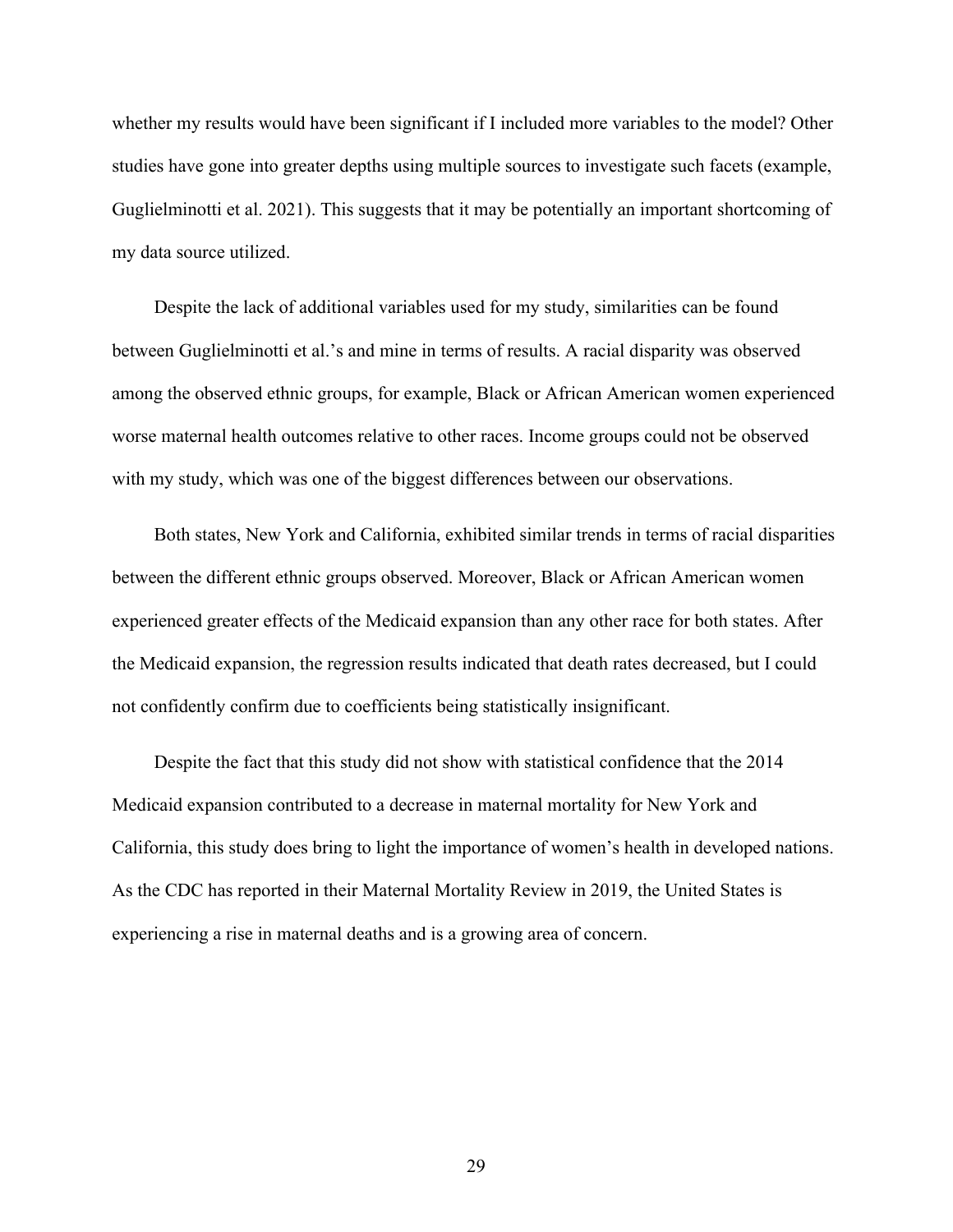## **Conclusion**

With the rise in maternal mortality in the United States, it's imperative that awareness, greater research, and efforts be made to combat this issue. This thesis seeks to analyze the effects that the 2014 Medicaid expansion has had on maternal mortality in New York and California by using publicly available CDC data. The findings of this thesis do suggest that women of color do experience worse maternal health outcomes than their non-Hispanic white counterparts. For New York, Black or African American women are more likely to suffer maternal deaths relative to White Non-Hispanic women. White-Hispanic or Latino women are also more likely to experience instances of maternal mortality in comparison to their Non-Hispanic or Latino counterparts, but slightly less so than Black or African American women. The patterns were similar in California and New York, although the disparities were slightly lower in California. With my analysis, I was able to provide evidence that there is a disparity between the different races observed and that Black or African American women suffer worse maternal health outcomes which was in line with previous literature (Eliason, 2020). The increase in access with the Medicaid expansion was expected to decrease instances of maternal mortality, but my analysis could not significantly prove this hypothesis that post-expansion rates would decrease. I do hope with my examination that it does bring awareness to this growing issue in order to pave way to reducing maternal mortality.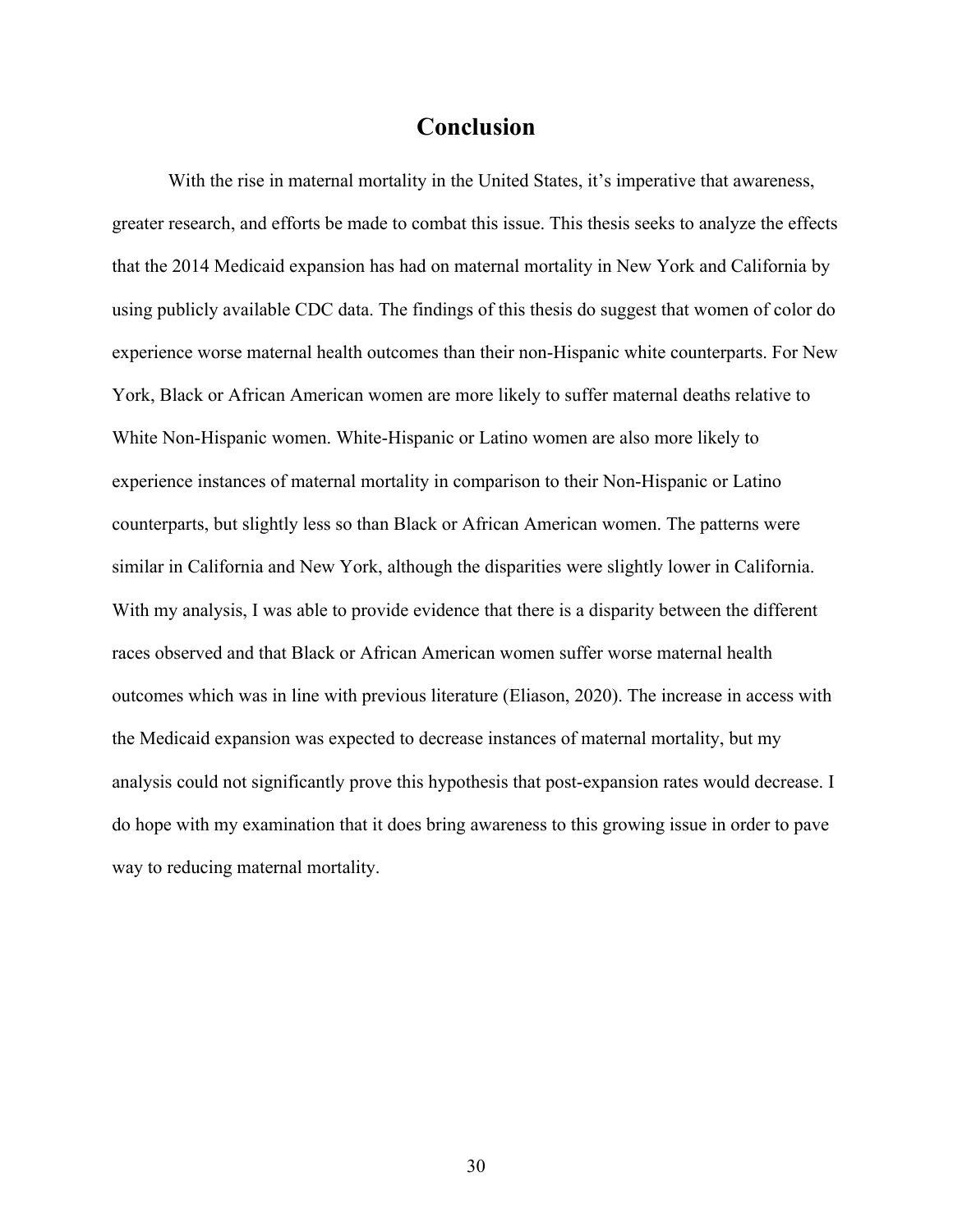### **Bibliography**

- Black, C. M., Vesco, K. K., Mehta, V., Ohman-Strickland, P., Demissie, K., & Schneider, D. (2021). Incidence of Severe Maternal Morbidity During Delivery Hospitalization in U.S. Commercially Insured and Medicaid Populations. *Journal of Women's Health*. https://doi.org/10.1089/jwh.2020.8556
- Creanga, A. A., Berg, C. J., Ko, J. Y., Farr, S. L., Tong, V. T., Bruce, F. C., & Callaghan, W. M. (2014). Maternal Mortality and Morbidity in the United States: Where Are We Now? *Journal of Women's Health*, *23*(1), 3–9. https://doi.org/10.1089/jwh.2013.4617
- Dave, D. M., Kaestner, R., & Wehby, G. L. (2018). Does public insurance coverage for pregnant women affect prenatal health behaviors? *Journal of Population Economics*, *32*(2), 419– 453. https://doi.org/10.1007/s00148-018-0714-z
- Daw, J. R., Hatfield, L. A., Swartz, K., & Sommers, B. D. (2017). Women In The United States Experience High Rates Of Coverage "Churn" In Months Before And After Childbirth. *Health Affairs*, *36*(4), 598–606. https://doi.org/10.1377/hlthaff.2016.1241
- *Earned Income Tax Credit (EITC) | Internal Revenue Service*. (n.d.). Www.irs.gov. https://www.irs.gov/credits-deductions/individuals/earned-income-tax-credit-eitc
- Eliason, Erica L. "Adoption of Medicaid Expansion Is Associated with Lower Maternal Mortality." *Women's Health Issues*, vol. 30, no. 3, Feb. 2020, 10.1016/j.whi.2020.01.005.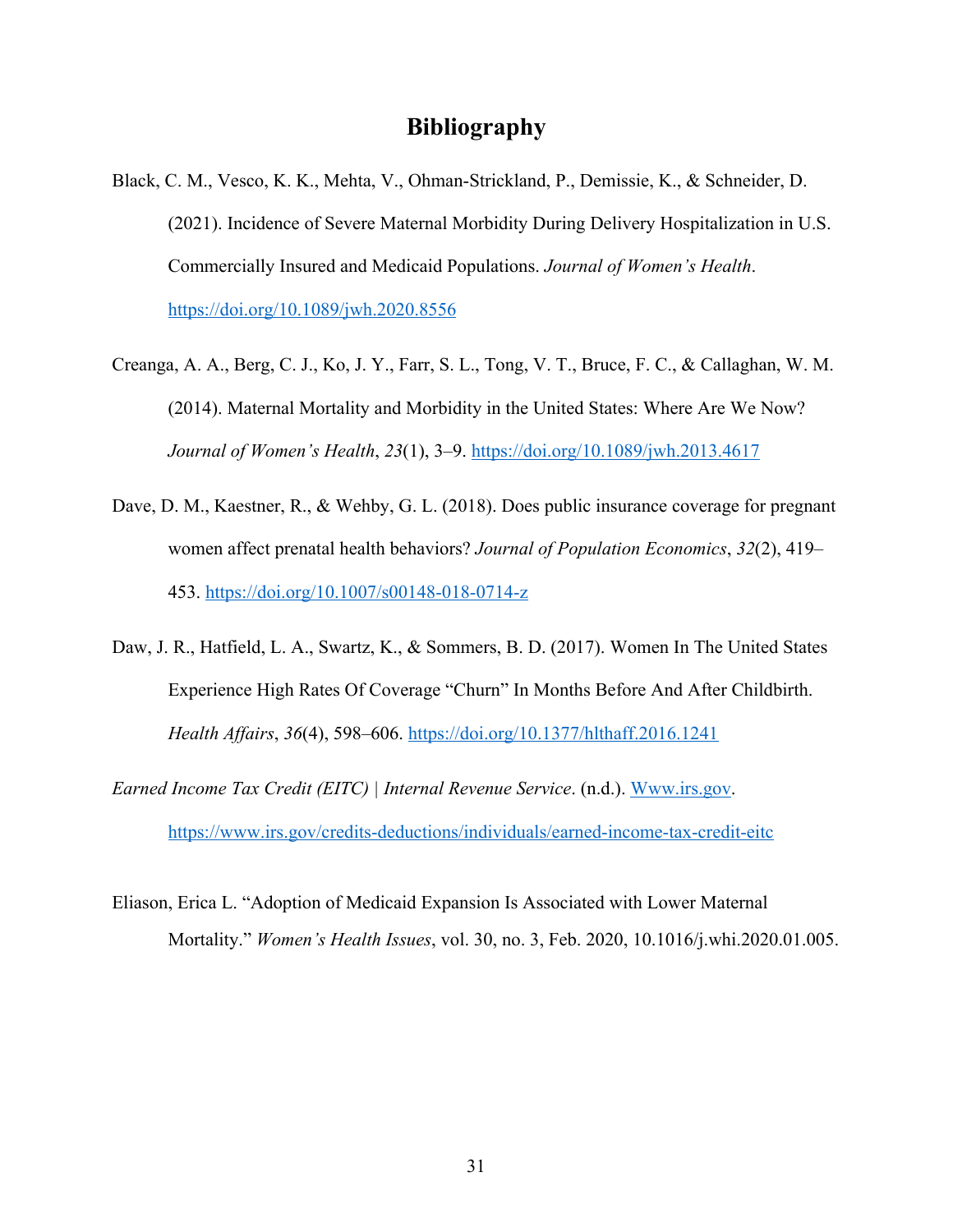- *Expanding Postpartum Medicaid Coverage*. (2019, May 22). The Henry J. Kaiser Family Foundation. https://www.kff.org/womens-health-policy/issue-brief/expandingpostpartum-medicaid-coverage/
- Guglielminotti, J., Landau, R., & Li, G. (2021). The 2014 New York State Medicaid Expansion and Severe Maternal Morbidity During Delivery Hospitalizations. *Anesthesia & Analgesia*, *133*(2), 340–348. https://doi.org/10.1213/ane.0000000000005371
- Hamad, R., & Rehkopf, D. H. (2015). Poverty, Pregnancy, and Birth Outcomes: A Study of the Earned Income Tax Credit. *Paediatric and Perinatal Epidemiology*, *29*(5), 444–452. https://doi.org/10.1111/ppe.12211
- Howell, E. A., Egorova, N. N., Janevic, T., Brodman, M., Balbierz, A., Zeitlin, J., & Hebert, P. L. (2020). Race and Ethnicity, Medical Insurance, and Within-Hospital Severe Maternal Morbidity Disparities. *Obstetrics & Gynecology*, *135*(2), 285–293. https://doi.org/10.1097/aog.0000000000003667
- Hoyert DL. (2021) Maternal mortality rates in the United States, 2019. NCHS Health E-Stats. https://doi.org/10.15620/cdc:103855
- Hoynes, H., Miller, D., & Simon, D. (2015). Income, the Earned Income Tax Credit, and Infant Health. *American Economic Journal: Economic Policy*, *7*(1), 172–211. https://doi.org/10.1257/pol.20120179
- Increasing Postpartum Medicaid Coverage Could Reduce Maternal Deaths and Improve Outcomes | Commonwealth Fund. (2019). *Commonwealthfund.org*. https://doi.org/https://doi.org/10.26099/ejtb-tw04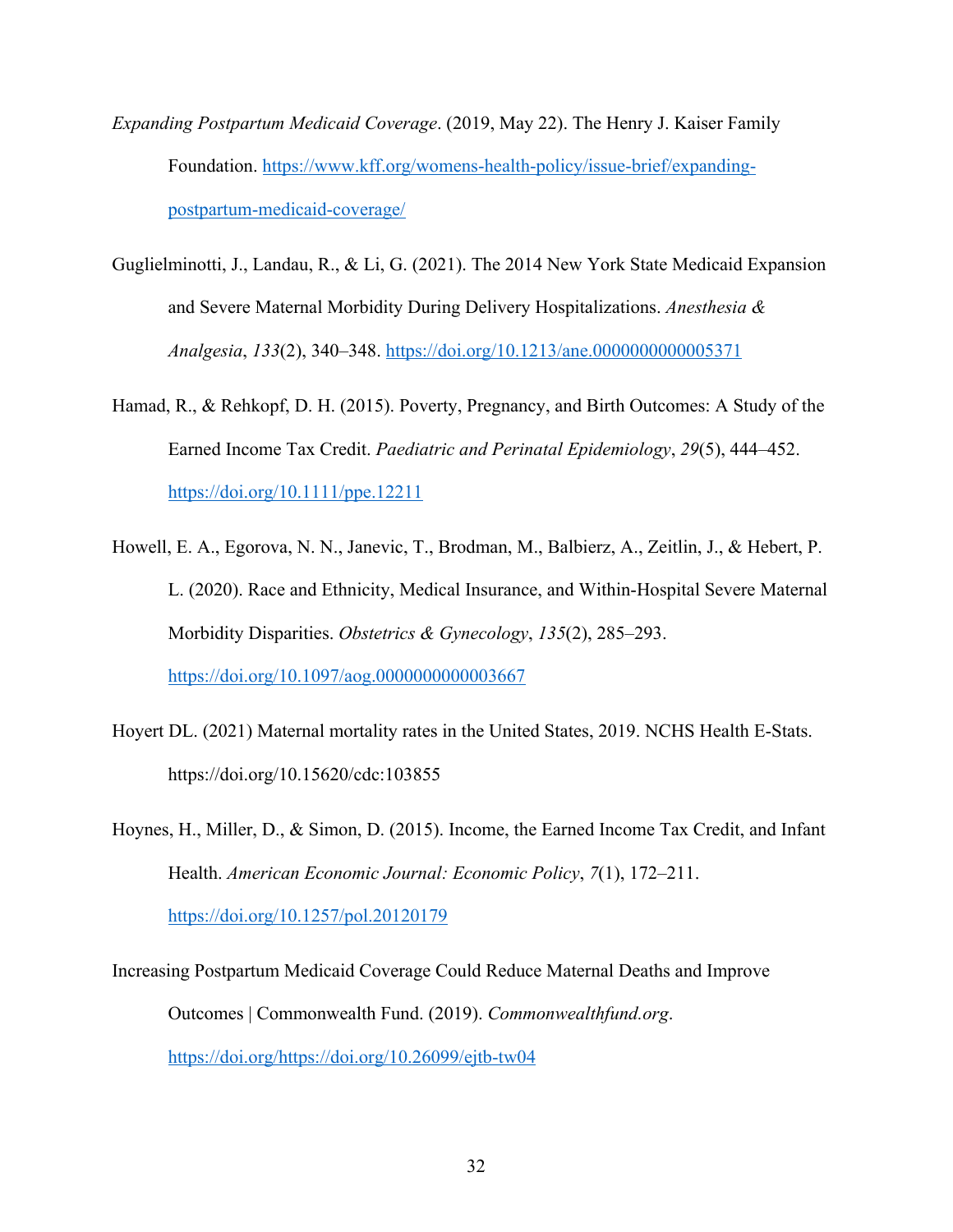- KFF. (2019, August 2). *Status of State Medicaid Expansion Decisions: Interactive Map*. The Henry J. Kaiser Family Foundation. https://www.kff.org/medicaid/issue-brief/status-ofstate-medicaid-expansion-decisions-interactive-map/
- MacDorman, M. F., Declercq, E., Cabral, H., & Morton, C. (2016). Recent Increases in the U.S. Maternal Mortality Rate. *Obstetrics & Gynecology*, *128*(3), 447–455. https://doi.org/10.1097/aog.0000000000001556
- Markowitz, S., Komro, K. A., Livingston, M. D., Lenhart, O., & Wagenaar, A. C. (2017). Effects of state-level Earned Income Tax Credit laws in the US on maternal health behaviors and infant health outcomes. *Social Science & Medicine*, 194, 67-75.

https://doi.org/10.1016/j.socscimed.2017.10.016

- Markus, A. R., Andres, E., West, K. D., Garro, N., & Pellegrini, C. (2013). Medicaid covered births, 2008 through 2010, in the context of the implementation of health reform. *Women's Health Issues: Official Publication of the Jacobs Institute of Women's Health*, *23*(5), e273-280. https://doi.org/10.1016/j.whi.2013.06.006
- *Maternal Health in Crisis Mode*. (n.d.). Www.bcbsil.com. https://www.bcbsil.com/newsroom/category/collaborative-care/maternal-health-in-crisismode
- *Mirror, Mirror 2021: Reflecting Poorly*. (n.d.). Www.commonwealthfund.org. Retrieved December 1, 2021, from http://www.commonwealthfund.org/publications/fundreports/2021/aug/mirror-mirror-2021-reflecting-poorly
- *Optimizing Postpartum Care*. (n.d.). Www.acog.org. Retrieved December 1, 2021, from https://www.acog.org/Clinical/Clinical-Guidance/Committee-